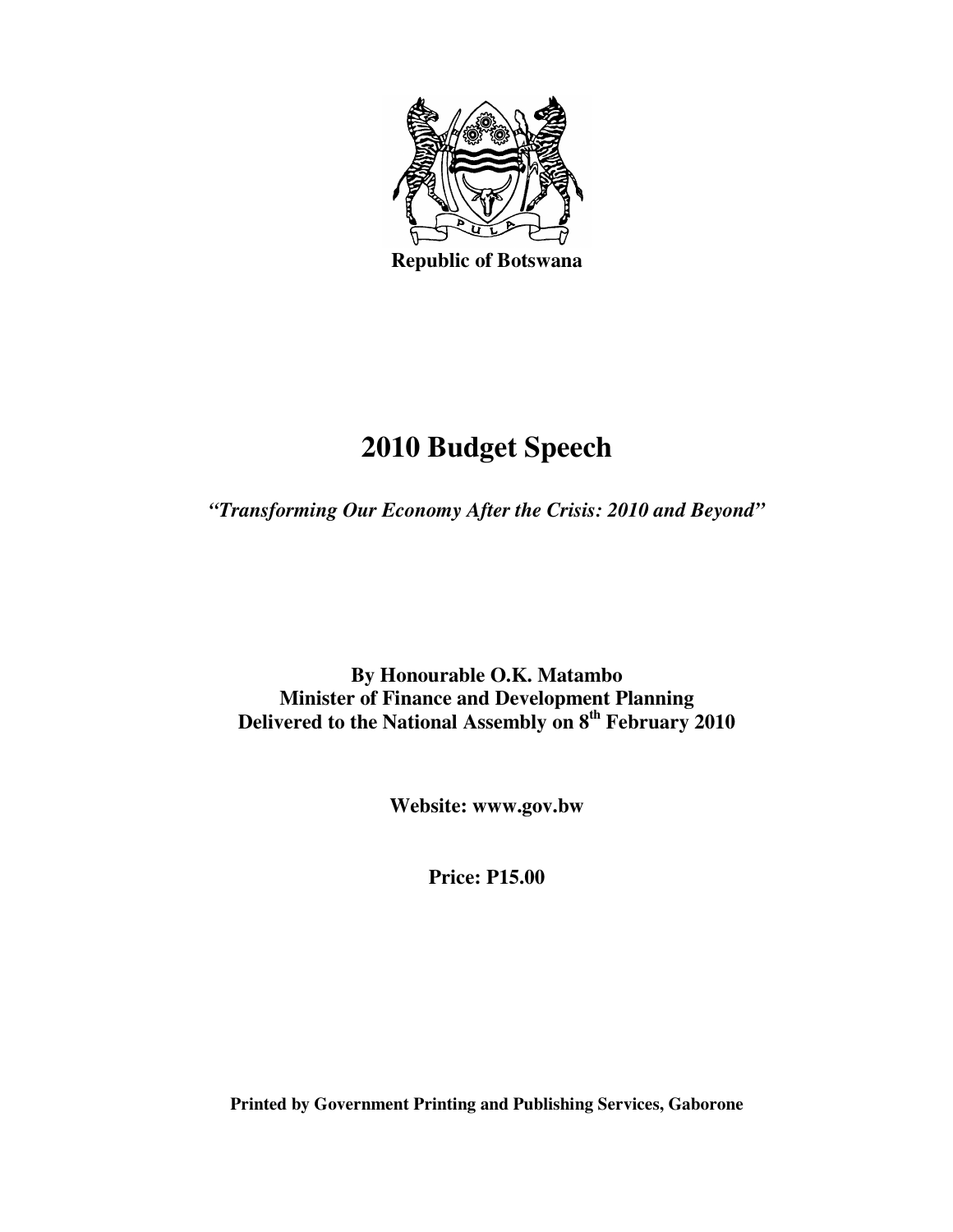# **TABLE OF CONTENTS**

| L.                                                         |  |
|------------------------------------------------------------|--|
| <b>INTERNATIONAL AND REGIONAL ECONOMIC REVIEW 2</b><br>II. |  |
| III.                                                       |  |
|                                                            |  |
|                                                            |  |
|                                                            |  |
|                                                            |  |
|                                                            |  |
|                                                            |  |
|                                                            |  |
|                                                            |  |
|                                                            |  |
|                                                            |  |
| IV.                                                        |  |
|                                                            |  |
|                                                            |  |
|                                                            |  |
|                                                            |  |
|                                                            |  |
|                                                            |  |
|                                                            |  |
|                                                            |  |
|                                                            |  |
|                                                            |  |
|                                                            |  |
|                                                            |  |
|                                                            |  |
|                                                            |  |
|                                                            |  |
| V. 2008/2009 BUDGET OUTTURN                                |  |
| VI.                                                        |  |
|                                                            |  |
|                                                            |  |
|                                                            |  |
|                                                            |  |
|                                                            |  |
|                                                            |  |
|                                                            |  |
| X.                                                         |  |
| XI.                                                        |  |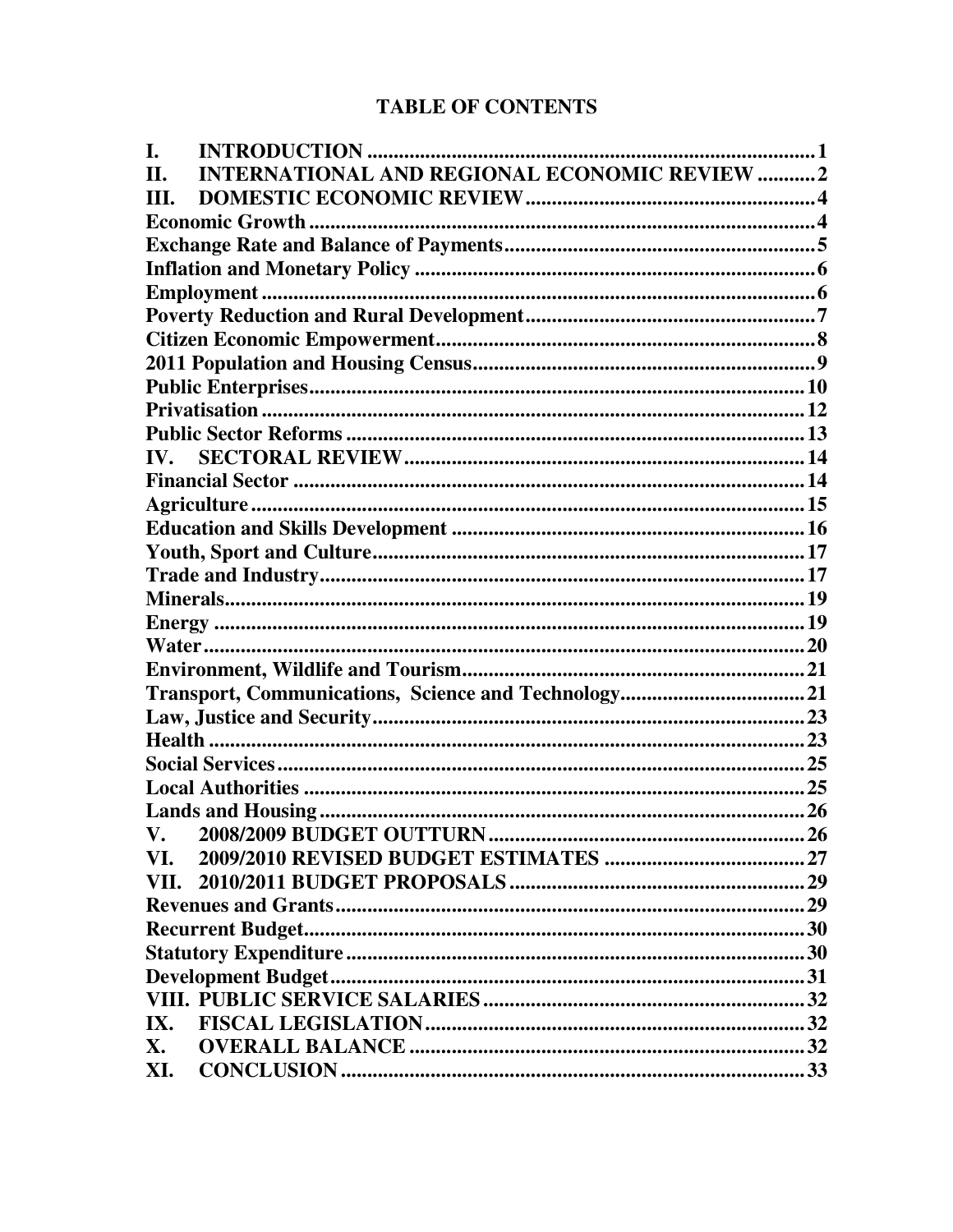# **I. INTRODUCTION**

**1.** Madam Speaker, I have the honour this afternoon to present to the National Assembly budget proposals for the 2010/11 financial year.

**2.** Madam Speaker, allow me to take this opportunity to express gratitude to my predecessor, Honourable Baledzi Gaolathe, for his skilful leadership, foresight, and strong sense of purpose in leading the Ministry of Finance and Development Planning for the past 10 years. We are all aware of the significant strides our economy has made in terms of economic growth, employment creation, diversification and poverty reduction, just to mention a few. Honourable Gaolathe's leadership contributed in no small way to these favourable outcomes. Our stakeholders, development partners, and staff of my Ministry, will always appreciate his years of leadership.

**3.** The theme I have chosen for the 2010/11 Budget Speech is "*Transforming our Economy after the Crisis: 2010 and Beyond"*. This theme recognises that, due to the recent global financial and economic crisis, Botswana experienced an unprecedented loss of national income. Global demand plunged, particularly for luxury goods such as diamonds, and so did Government revenue that we use to finance development initiatives. The crisis therefore threatens to stall the hard earned progress that we have made towards achieving the aspirations of Vision 2016 as well as the Millennium Development Goals.

**4.** This theme challenges us to find strategies to resume rapid economic growth, while broadening the sources of growth beyond the mineral sector. It makes it imperative that we identify new opportunities for economic growth and find additional sources of Government revenue. To succeed we must foster strategic and highly productive investments in both people and infrastructure, and streamline our policies to enhance private sector participation. We should avoid embarking on new investment initiatives that are not productive, with no future outlook beyond the diamonds era. Instead, this diversification strategy requires us to be particularly rigorous in our evaluation of public sector programmes and projects and prioritise only those that strategically position Botswana to become competitive in the regional and world economy.

**5.** This year's budget is set within the framework of the tenth National Development Plan (NDP 10) which has been approved by Parliament and forecasts a cumulative deficit of P31.9 billion in constant prices. The deficit which I will propose for 2010/11 and that of the current financial year, will together absorb most of the approved NDP 10 deficit. It follows, therefore, that adjustments must be made to ensure that there is a net surplus for the remaining years of NDP 10. However, to achieve such surpluses immediately would place extreme strain on our public sector. I am therefore, instead, proposing to initiate changes in our NDP 10 budget forecast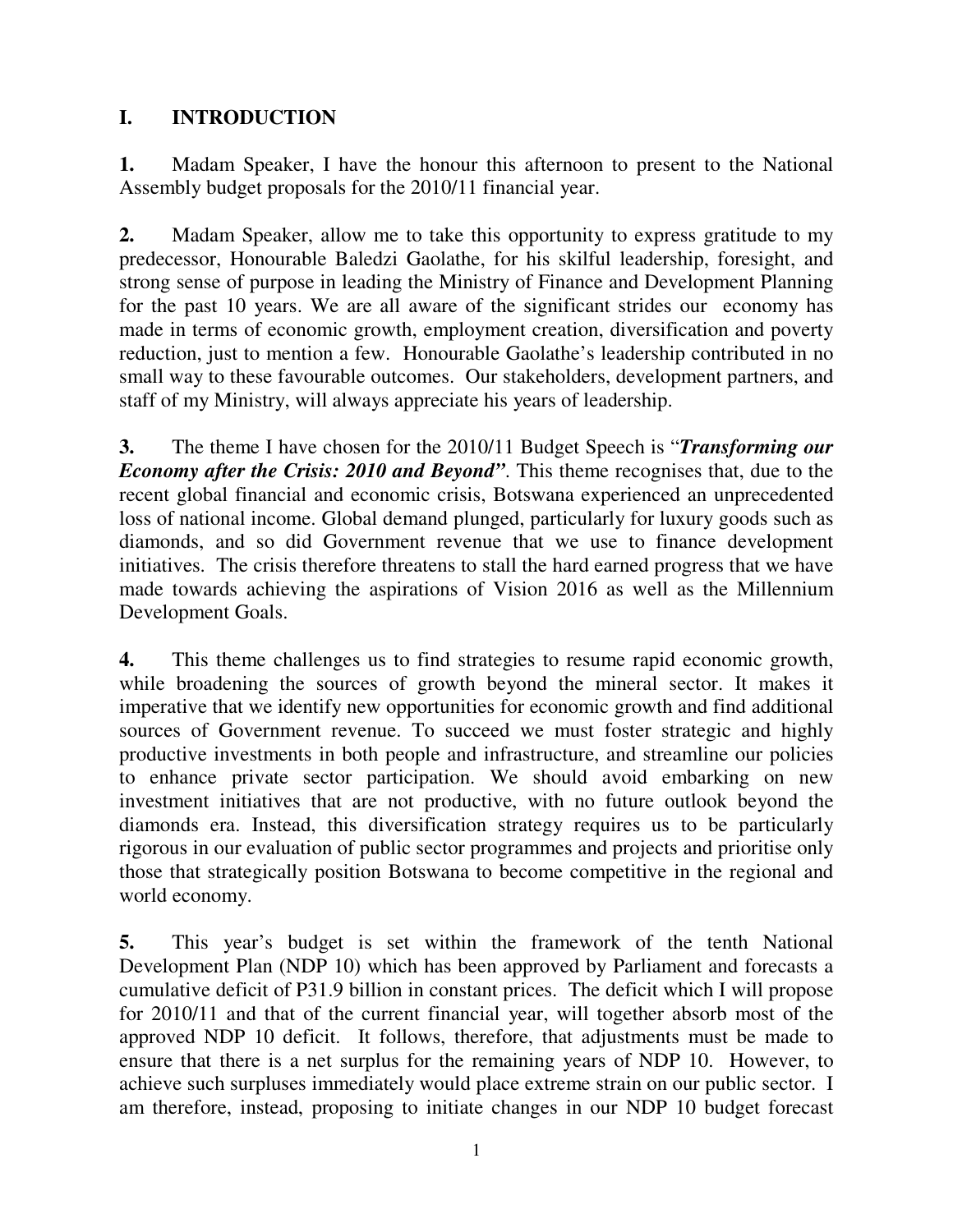which will turn the situation around, and restore sustainability in our public finances over the medium term. I shall return to this matter later on when I present the budget proposals for the next financial year.

**6.** I would, however, like to point out that in moving the country's development agenda forward, care needs to be taken not to overburden our future economic pathway with too much debt, which becomes the first call on future revenues. Therefore, Government must exercise caution in borrowing and in the use of accumulated cash reserves to finance development initiatives. Every project must more than pay for itself, in terms of current and future benefits, to justify the extra cost of borrowing. In addition, Government is in the process of finalising its medium-term debt management strategy. This will ensure that the financing needs of the Government are met at the lowest possible cost consistent with a prudent degree of risk, as well as taking account of the overall macroeconomic framework and market constraints.

**7.** Madam Speaker, given these circumstances, it is imperative that the Government, the private sector and our development partners, work together to continue to *transform this economy* into one which is globally competitive, more diversified, and resilient to external shocks, such as the recent global crisis. To do so, we need to thoroughly examine the way we have been doing our business. We need to accept that *today's challen*ges require a new set of solutions and strategies and be prepared to let go of old practices that no longer yield good results. We must find innovative solutions that are consistent with the changed environment. We must also be prepared to learn the skills that we may need to use in the changed environment because we can not be sufficiently creative and productive without relevant skills. It is for this reason that my Ministry, in collaboration with the World Bank, undertook a public expenditure review last year. The review looked at areas such as social service delivery with a focus on, planning, budgeting, financial management, social protection and welfare programmes. The review notes that Botswana's economy is approaching a period of transition and structural change. It also calls for the transformation of the public sector's role in our economy, focusing more on the most efficient and effective ways of delivering public services.

**8.** As it is customary, I will brief the House on the international, domestic and sectoral economic reviews for the past year, as these have a bearing on the proposed budget estimates that I will present later.

# **II. INTERNATIONAL AND REGIONAL ECONOMIC REVIEW**

**9.** Madam Speaker, the recent global recession has stifled investment initiatives with firms cutting back on production in the face of falling demand, leading to a general decline in gross output. According to projections of January 2010 by the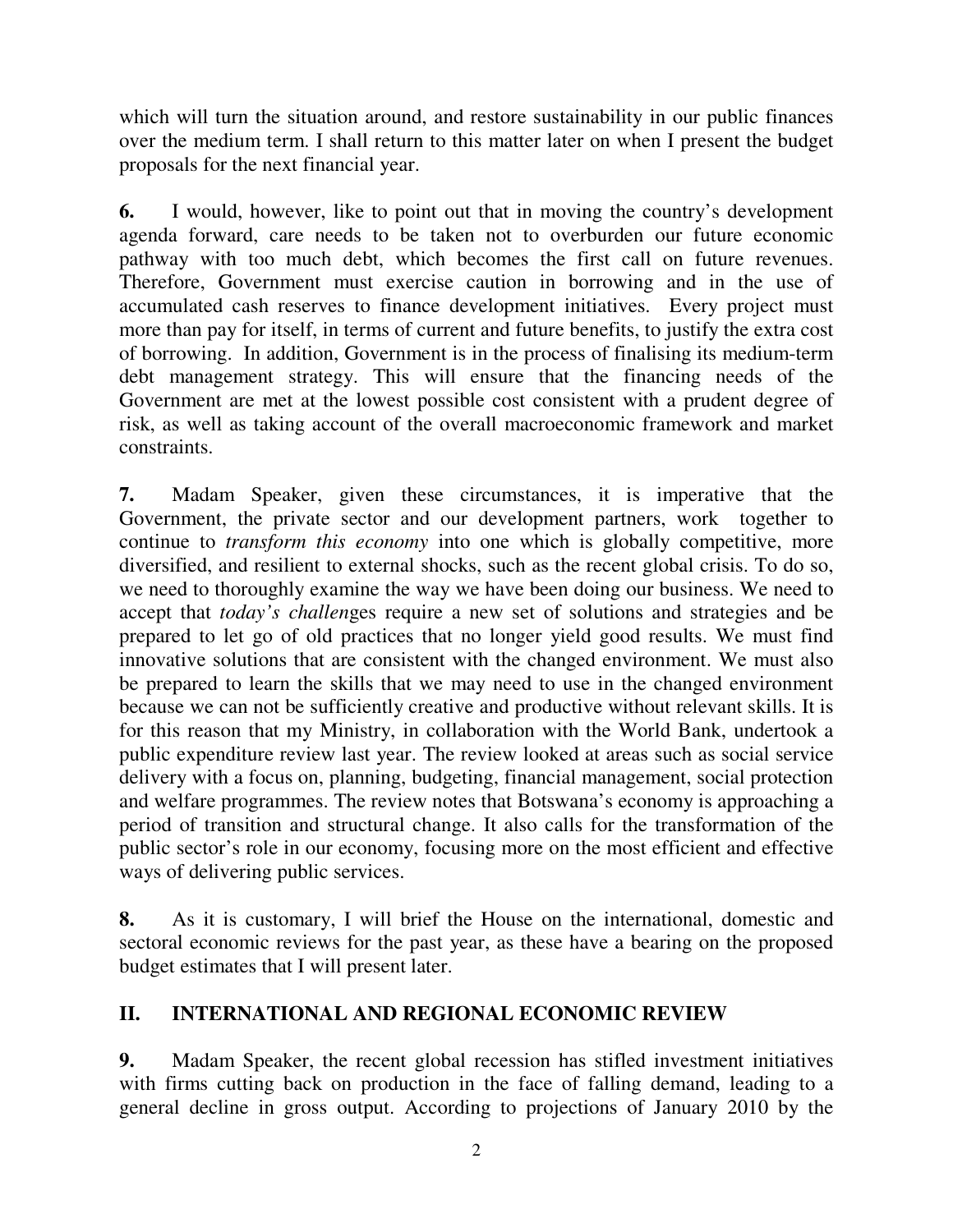International Monetary Fund (IMF), world output is expected to have contracted by 0.8 percent in 2009, down from 3 percent growth registered during 2008. Output growth for the advanced economies is anticipated to have declined from 0.5 percent, achieved during 2008, to -3.2 percent in 2009. Among the advanced economies, France, Italy and the United Kingdom were expected to have recorded the highest output decline of around 5 percent. In emerging and developing economies, economic growth is estimated to have declined from 6 percent during 2008 to 2.0 percent in 2009.

**10.** Substantial stimulus packages launched in the last quarter of 2008 by the United States of America (US), China and some European countries are now paying dividends in helping to restore consumer confidence, and bolster economic growth. The IMF expects the global economy to register a strong growth of 3.9 percent during 2010, led by the Asian economies. China, a major trading partner for developing countries, is projected to register the highest growth rate of 10.0 percent. The Euro area, on the other hand, is anticipated to register modest growth of 1.0 percent, while the US is expected to grow by 2.7 percent.

**11.** The Southern African Development Community (SADC) faced a substantial reduction in the demand for its exports during the crisis. This resulted in a significant loss of revenues, increasing the deficit on the current account of the balance of payments for the region from 3.7 percent of GDP in 2007, to 7.8 percent in 2008. This deficit is expected to have further increased to 10.8 percent in 2009. Economic growth also slowed down in most of the SADC Member States in 2008. SADC (excluding Zimbabwe) was expected to record a marginal 0.1 percent growth in real GDP in 2009, down from an average of 5.9 percent in 2008, which in itself was less than the agreed target of 7.0 percent.

**12.** To bolster trade, SADC launched a Free Trade Area in 2008 involving zero tariff levels for 85 percent of all goods traded among Member States. Liberalisation of tariffs on the remaining 15 percent of goods, considered as sensitive products, is expected to be completed in 2012. Outstanding issues in the implementation of the SADC Free Trade Area such as the review of the rules of origin and elimination of non-tariff barriers are also being addressed. The launch of the SADC Customs Union that was targeted for 2010 is unlikely to be achieved. Studies to guide the development of the necessary frameworks which will form the basis for Member States' negotiations will be considered by the SADC Ministerial Taskforce on Regional Economic Integration in February 2010, and will make recommendations to the SADC Summit to be held in August 2010, which will then chart the way forward.

**13.** The overall SADC regional food security situation for the 2009/10 marketing year is satisfactory as a result of good rainfall, coupled with improved policies such as the expanded provision of subsidised inputs to targeted vulnerable groups. The region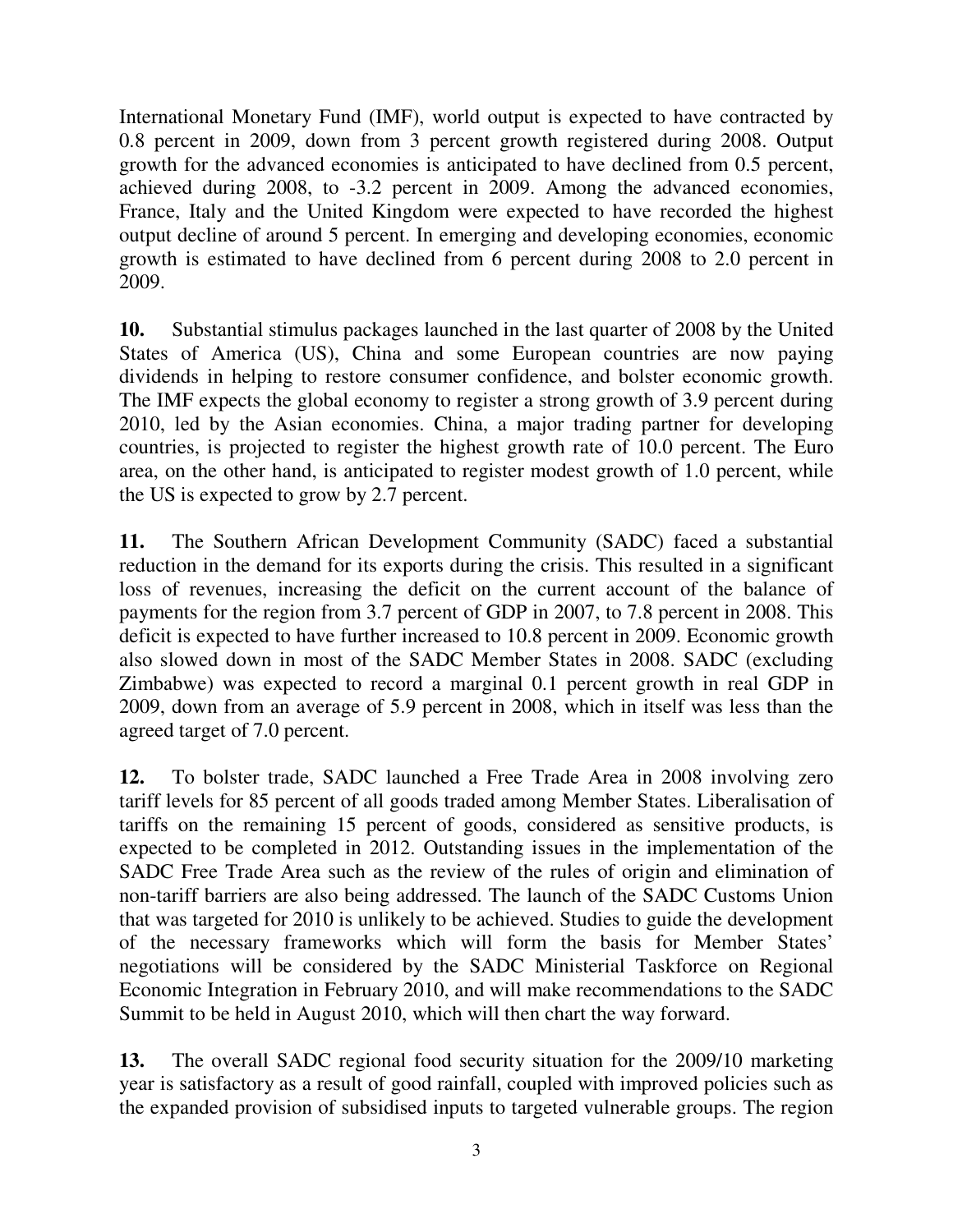estimates a cereal production surplus of 476 000 tonnes against the 2008/09 marketing year's deficit of 1.78 million tonnes. Cereal surpluses were specifically observed in Malawi (1.39 million tonnes), Mozambique (75 000 tonnes), South Africa (2.35 million tonnes) and Zambia (306 000 tonnes). As a result of the improved cereal production, the number of people requiring humanitarian assistance has decreased from 7.6 million people in 2008 to 3.3 million in 2009.

**14.** Madam Speaker, in 2008 the average inflation rate for the SADC region (excluding Zimbabwe), at 13.9 percent, was far above the regional target of less than 9.5 percent for the year. This was largely attributable to increase in fuel and food prices. However, three Member States of - Madagascar, Malawi and Mauritius achieved single digit inflation in 2008. For 2009, SADC inflation is projected to have fallen below 10 percent due to the reduction in food and fuel prices.

**15.** This year marks the hundredth anniversary of the establishment of SACU. Over that century of existence both the economies and the nature of the SACU agreement have changed significantly. The most recent revision to the Agreement, in 2002, was an important step in the modernisation of the arrangement. However, more remains to be done, and at the SACU Council of Ministers' meeting last month we agreed to create a task team to identify areas for review. This will be done over the next few months, to be followed by detailed study of potential revisions to the Agreement. In this process it is important to recognise that all members of SACU believe that the arrangement continues to have great potential to contribute to our mutual prosperity, and that we are seeking to modernise the institution so that it will continue to generate gains from economic integration and share those gains equitably among the members.

**16.** Implementation of the 2002 Southern African Customs Union Agreement and the SADC Free Trade Area will continue to be pursued, including the establishment of the necessary institutions and harmonisation of industrial and trade policies. To this end, a draft Bill for the establishment of the National Body for tariff administration within SACU was approved by Cabinet in September 2008. The National Body is expected to be in place by October 2010.

# **III. DOMESTIC ECONOMIC REVIEW**

# *Economic Growth*

**17.** The latest GDP estimates by the Central Statistics Office indicate that our GDP, measured in current prices, for the four quarters through September 2009 amounted to P86.2 billion. In real terms, GDP showed a decline of 4.6 percent over the previous four quarters. The fall in real output was largely attributed to the decline in real value added by the mining industry, which recorded a decline of 31.4 percent, while the rest of the economy grew at 11.6 percent over the same period.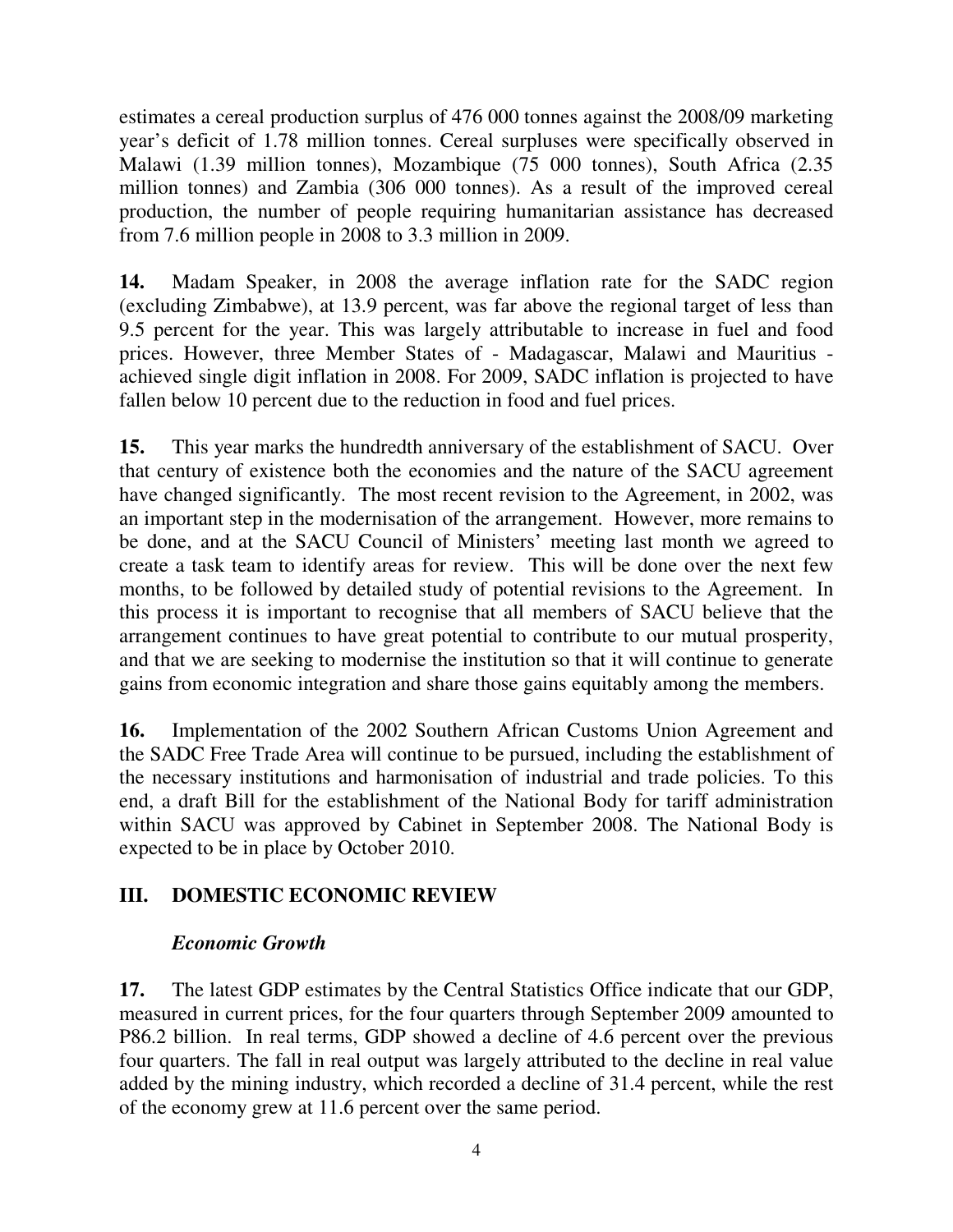**18.** The twelve months figures however, mask the sharpness of the economic downturn. In the fourth quarter of 2008 for instance, the overall economy contracted by 6.3 percent, and then by a further 20.5 percent in the first quarter of 2009, before recovering some of the lost output in the quarter ending June 2009 with a 24.9 percent GDP growth in real terms. The economy continued to recover in the third quarter ending September 2009 with a 4.1 percent GDP growth in real terms.

**19.** While output is no longer declining, real GDP for the third quarter of 2009 was still less than that of the third quarter of 2008, because quarterly mineral output in real terms was still well below the levels achieved over the last 5 years. The partial recovery of the mineral sector in the second and third quarters of 2009 reflects developments in the world economy and the consequent positive impact of these on the mining sector, particularly the diamond industry. However, due to uncertainties in the global economic prospects, it is expected that output for this industry will remain below the long-term trend potential for another year or two.

**20.** Looking beyond the actual GDP recorded in the third quarter of 2009 calendar year, we are projecting a gradual recovery of the world diamond market. The dollar value of Debswana's diamond sales is expected to gradually return to the level achieved in the financial year 2007/08 by 2012/13. In the meantime, the rest of the economy will continue with modest real growth, in part because we have avoided a sharp reduction of Government's spending. We, therefore, project overall real GDP growth for 2009/10 financial year to be about zero, and then about 5 percent in 2010/11.

# *Exchange Rate and Balance of Payments*

**21.** Madam Speaker, during the year 2009, the trade weighted nominal effective exchange rate depreciated by 2.7 percent. There was however, greater movement against individual currencies in the basket due to cross exchange rate movements. The Pula appreciated by 12.7 percent against the US dollar and 11.1 percent against the SDR, while it depreciated by 11 percent against the South African rand. The real effective exchange rate depreciated marginally by 1.5 percent, reflecting a faster rate of decline of inflation in Botswana than in trading partners. Overall the real effective exchange rate has moved very little over the past 3 years in keeping with Government's policy of a stable real exchange rate.

**22.** Preliminary estimates of the balance of payments current account for 2009 indicate a deficit of P6.8 billion, compared to a surplus of P5.1 billion in 2008. Imports are estimated to have decreased by 4.5 percent to P29.3 billion, reflecting the lower cost of fuel, as well as a decline in some categories of capital equipment imports. Foreign exchange reserves, as at the end of November 2009, stood at P60.9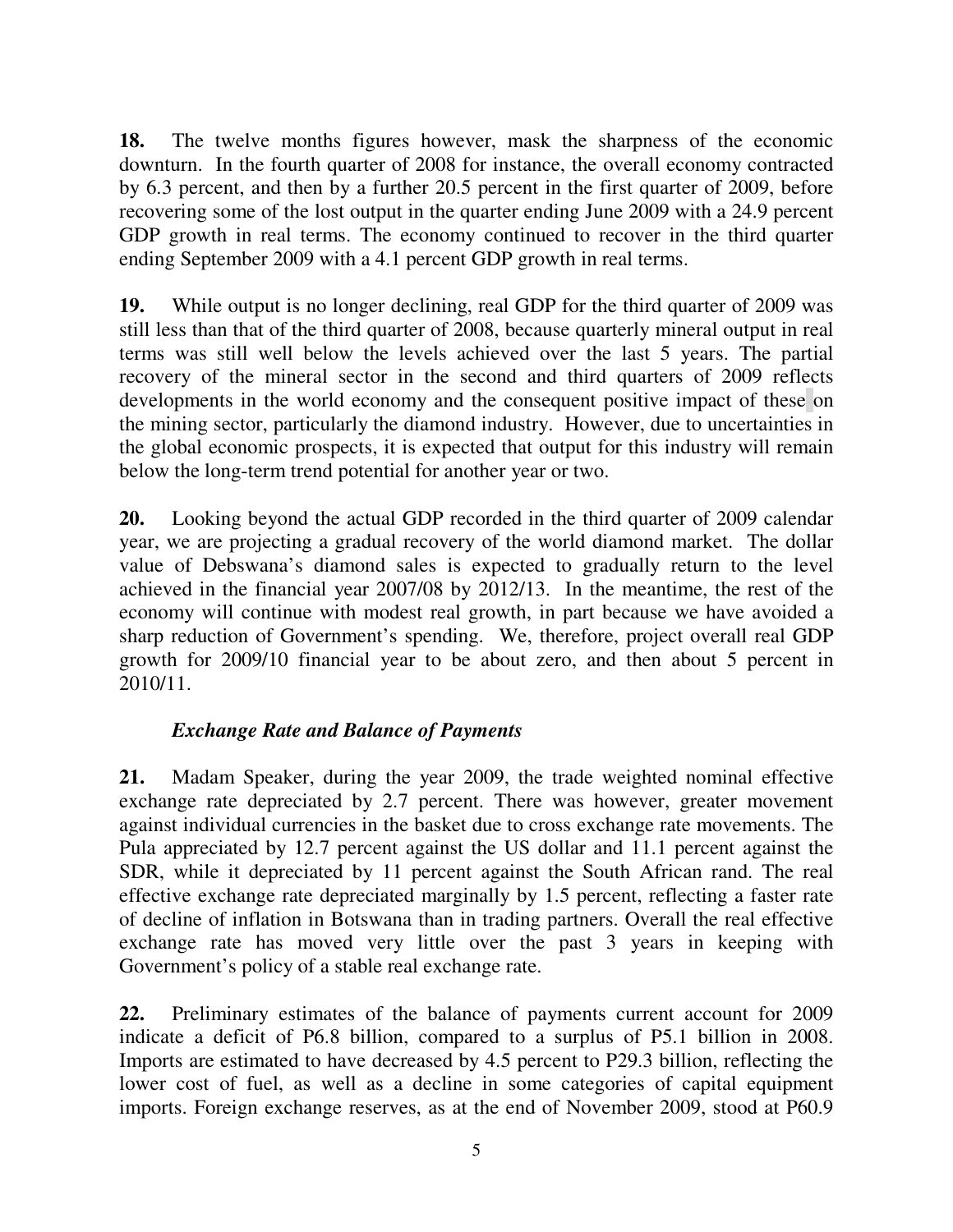billion, down by 11.2 percent from P68.6 billion in December 2008. At P60.9 billion, the reserves represent 20.7 months of import cover of goods and services. In SDR terms, the reserves fell by 3.4 percent to SDR5.7 billion, while in US dollars they increased by 1.1 percent to USD9.2 billion.

# *Inflation and Monetary Policy*

**23.** Madam Speaker, inflation fell from a peak of 15.1 percent in August 2008, reaching the upper end of the Bank of Botswana medium term inflation objective range of 6 percent in July 2009, but subsequently rose to 6.9 percent in October 2009. It started to fall again reaching 5.8 percent in December 2009. The average year-onyear annual inflation was 8.2 percent in 2009 compared to 12.6 percent in 2008. The fall in inflation was driven mainly by the significant drop in fuel prices during the last half of 2008 and into 2009. Looking ahead, inflation may stabilise at the recent level due to the weak global and domestic economic activity. This positive outlook could, however, be undermined by the uncertainty surrounding international oil prices and the likelihood of an increase in electricity tariffs linked to the shortage in domestic energy supply. Overall, the favourable projection for inflation provides scope for maintenance of expansionary monetary policy to support domestic economic recovery, particularly in an environment in which fiscal stimulus is constrained by the fall in government revenues.

**24.** Bank of Botswana conducts monetary policy focusing on the medium-term inflation objective. Thus, the Bank would tighten monetary policy by raising interest rates in the case of an inflation projection that is higher than the objective and would ease monetary policy in response to an outlook for low inflation. Hence the positive outlook for inflation enabled the central bank to influence interest rate cuts through the reduction of the Bank Rate by a cumulative five percentage points from 15 percent in December 2008 to 10 percent in December 2009.

#### *Employment*

**25.** Madam Speaker, the 2009 Formal Employment Statistics Brief estimated a 3 percent increase in formal sector employment from 308 617 in March 2008 to 317 827 in March 2009. However, between September 2008 and March 2009 when the recession deepened, employment increased by about 1 percent from 315 791 to 317 827. In terms of the broad sectors, as from March 2008 to March 2009, the Private sector was the largest employer with over 179 000 employees followed by Central Government (96 167), Local Government (28 162) and the Parastatal sectors (14 497). The Private sector registered an increase in employment of 3 132 employees from 175 868 to about 179 000, while Central Government had an increase of 4 712 employees, Local Government (1 148), and Parastatals (217) during the same period.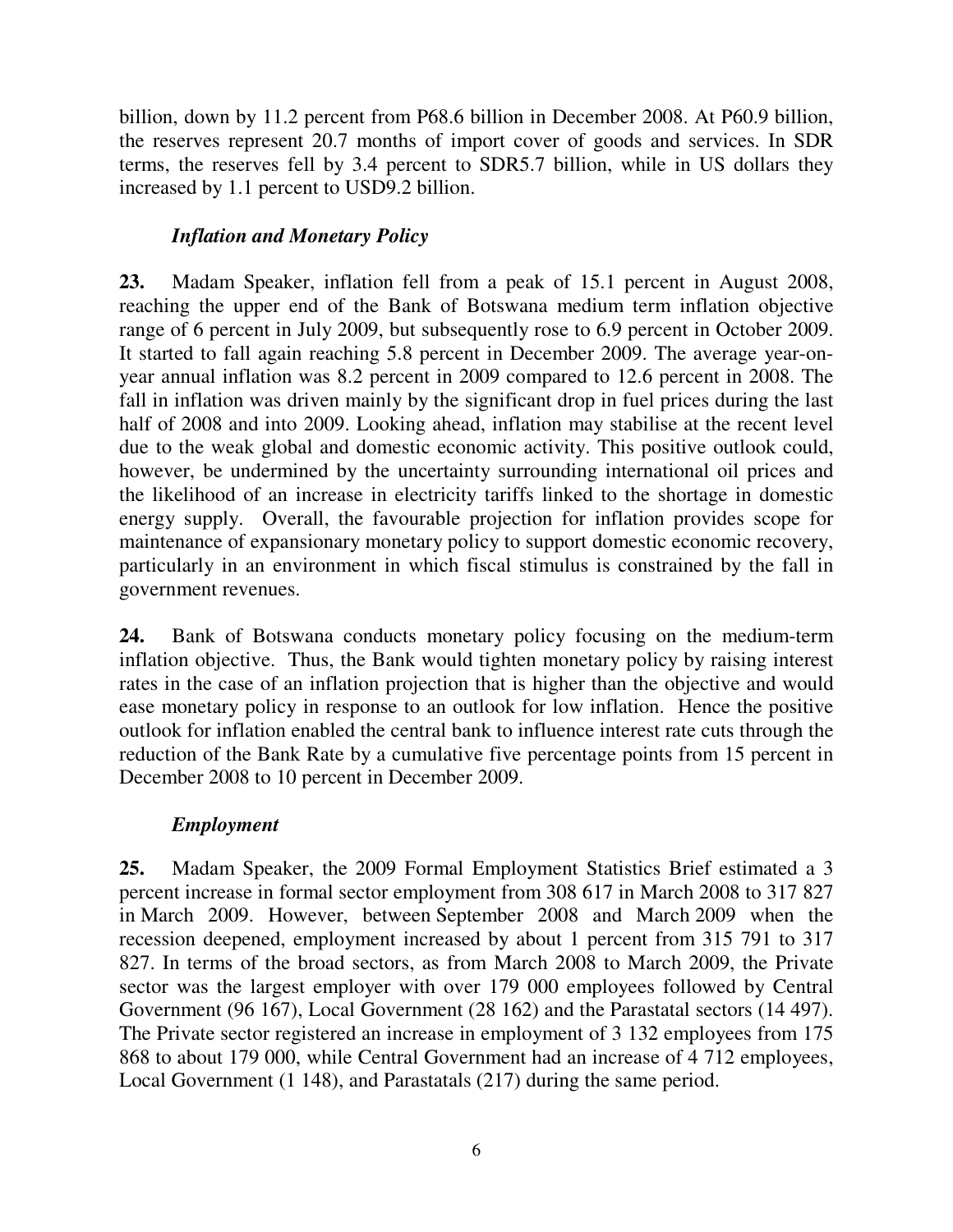**26.** Notwithstanding this achievement, the impact of the global recession in the Botswana labour market was evidenced by, among others, the loss of employment through retrenchments. As at March 2009, employment in mining and quarrying had declined from 11 673 to 10 592 employees, representing a decrease of 9.3 percent. Manufacturing also recorded a small decline of half a percentage point, from 35 888 to 35 704 employees.

**27.** Madam Speaker, the 2009 Budget Speech indicated that a Labour Market Observatory Unit which would be responsible for undertaking research, analysing and disseminating labour market information, would be established in my Ministry. I am pleased to note that negotiations for technical support to facilitate the establishment and effective functioning of the Observatory are nearing completion with the European Commission and the expectation is to complete the project during the 2010/11 financial year.

**28.** In an effort to create temporary employment on a rotational basis and to enhance Batswana's participation in economic development, Government introduced the Ipelegeng Programme in July 2008. This is a long term programme targeting people with no or limited sources of income. Since April 2009, the programme has cumulatively employed 234 462 people, made up of, 172 686 females and 61 776 males. During NDP 10, Government expects to spend P1.4 billion on the programme, at an annual expenditure of P200 million.

# *Poverty Reduction and Rural Development*

**29.** Madam Speaker, although achievements have been made including in areas such as education, health and infrastructure development, conditions of poverty in Botswana still persist. To address this challenge, the Government has adopted a National Strategy for Poverty Reduction (NSPR). Currently Government is in the process developing a policy on poverty. The development of the policy is expected to be completed and tabled before this Honourable House during 2010. The policy will focus on economic diversification, employment creation and poverty reduction, safety nets and the environment. These are critical in *transforming our economy* to deliver the benefits of development to all Batswana.

**30.** To monitor progress in the achievement of Vision 2016 aspirations and the Millennium Development Goals, the 2009 Botswana Core Welfare Indicators Survey is ongoing. The results of the survey are expected by December 2010. The survey will provide a comprehensive set of indicators for monitoring progress on the National Strategy for Poverty Reduction.

**31.** In addition, in 2007, Government, supported by United Nations Development Programme, developed a poverty reduction initiative called the Community Resilience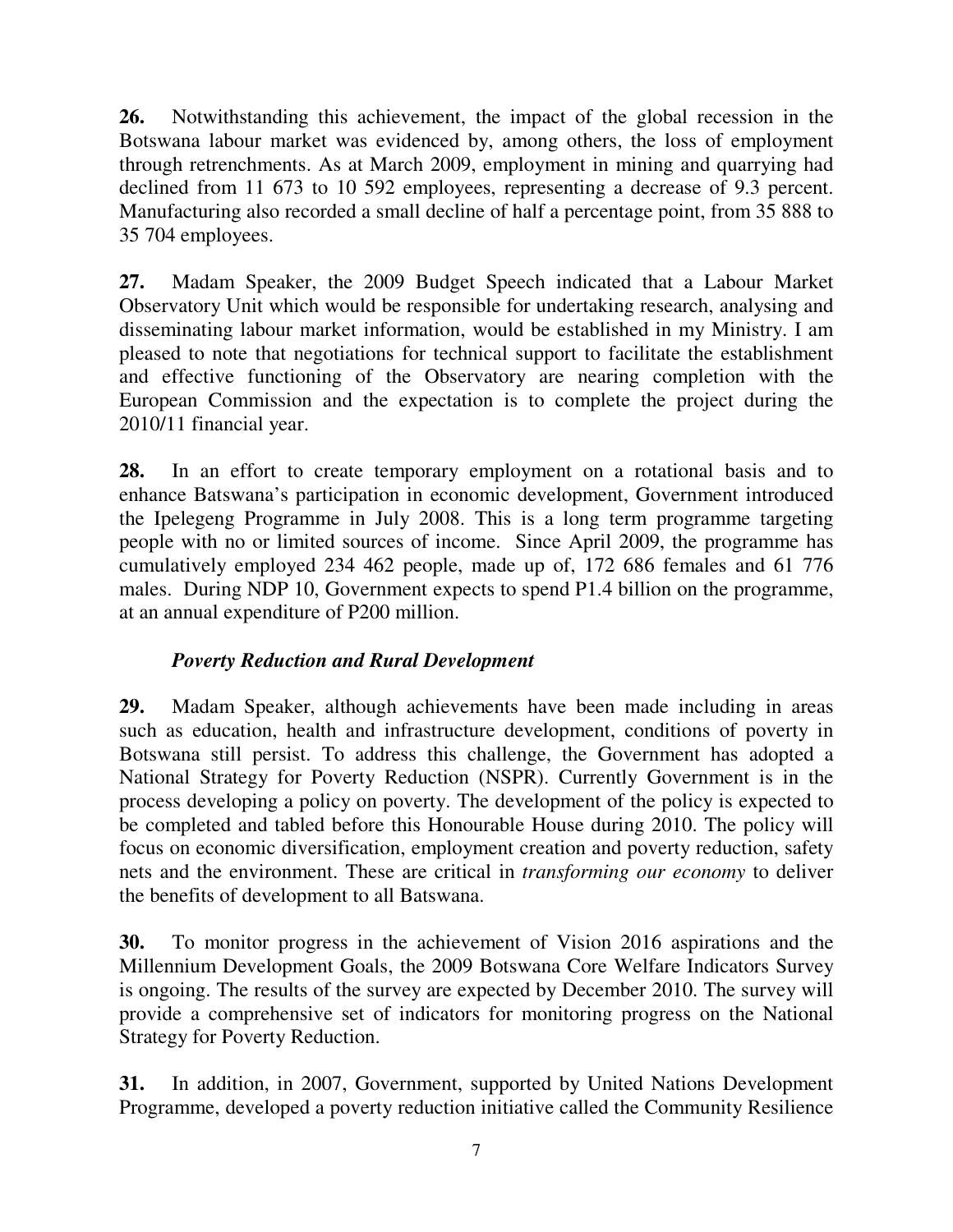Project. This project is currently being piloted in Hukuntsi and Lehututu villages in Kgalagadi District; Chobokwane and Karakubis villages in Gantsi District; Lerala and Maunatlala in Central District; as well as Old Naledi in Gaborone. By preparing Community Action Plans, these pilot communities have embraced the notion of community empowerment for self-development that could be extended to other communities in Botswana.

#### *Citizen Economic Empowerment*

**32.** Madam Speaker, Government continues to promote citizen economic empowerment by implementing programmes that enhance citizen participation in economic activities and business ventures. This can be evidenced by a large share of Government expenditure that goes towards education and training as well as health. Provision of education is critical for human resource development, thus enabling Batswana to participate in economic activities. Furthermore, to realise Government's goals of economic diversification, private sector development and competitiveness, the nation's human resource must be healthy. It is for this reason that Government continues to provide health services at subsidised rates to ensure health for all, and enhance productivity at the work place for both the public and the private sectors.

**33.** While the policy on citizen economic empowerment is still being prepared, there are ongoing efforts such as provision of student loan/grants for those qualifying for tertiary level education; reserving certain categories of business to citizens and the local preference scheme. Citizen economic empowerment is also promoted through the implementation of mega projects in the country. The process, which enables citizen contractors to participate in mega projects, entails unbundling of large projects into smaller components that are more manageable by citizen contractors. Examples of these include; Dikgatlhong and Lotsane Dams, expansion of Morupule Power Station, Botswana International University of Science and Technology, and the four Senior Secondary Schools in Nata, Shakawe, Mogoditshane and Mmadinare. Where projects are awarded to non-citizen contractors, such contractors are encouraged to outsource or sub-contract some activities to smaller citizen companies. Capacity building of the citizen artisans is also ongoing. This is expected to enable them to find employment as well as assist them to meaningfully participate in the projects once employment is secured.

**34.** Madam Speaker, Government offers funding, training and mentoring services to Batswana wishing to go into business or to expand existing businesses through Citizen Entrepreneurial Development Agency (CEDA). This was in recognition that while funding had been provided previously through the Financial Assistance Policy (FAP) and the small micro business finance programme, there was need to develop entrepreneurship in the country to meet global competitiveness challenges faced by citizens. CEDA has now developed a wide range of products that includes subsidised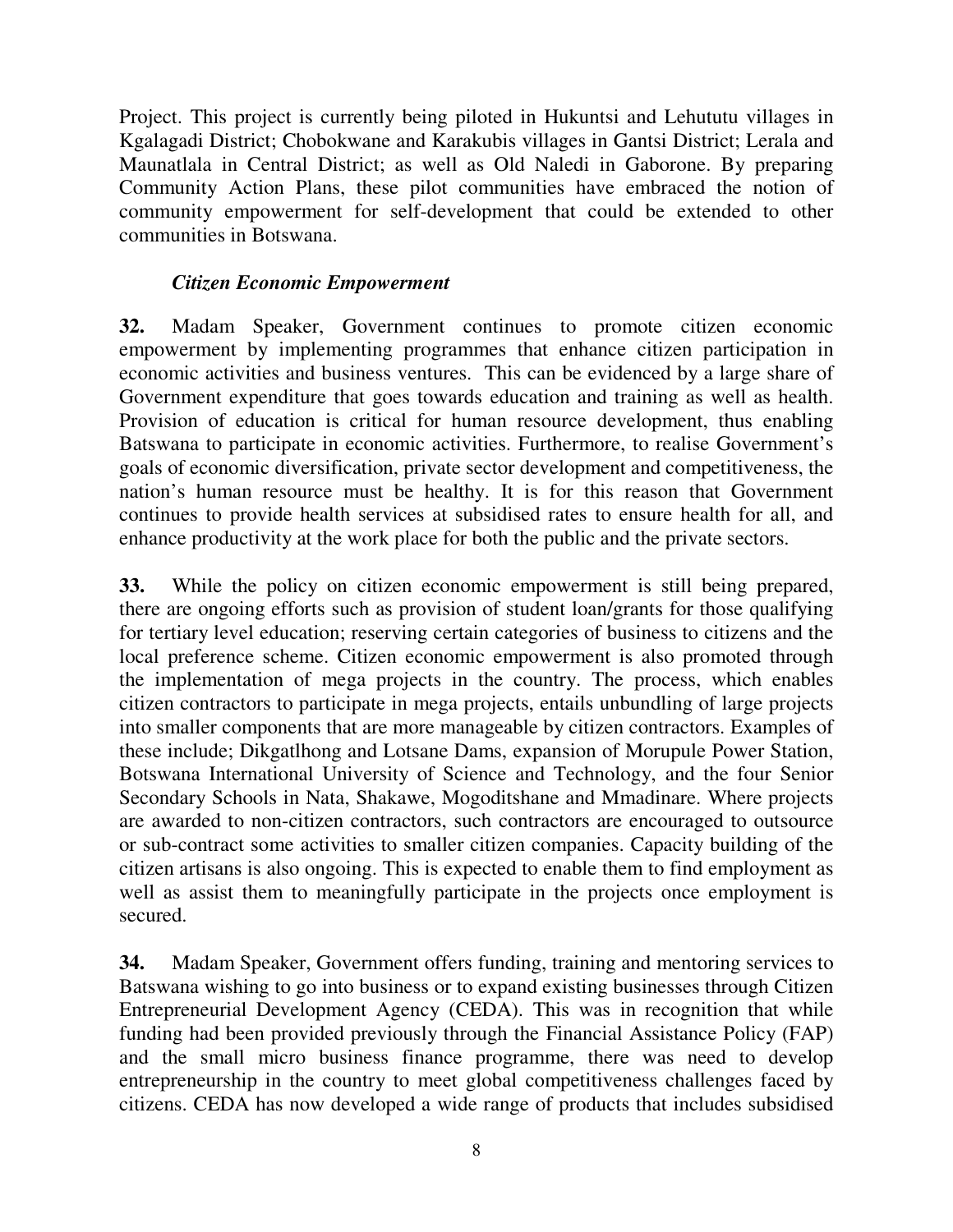loan financing, equity funding, credit guarantee scheme and the Young Farmer's Fund. Furthermore, Government established the Local Enterprise Authority (LEA) in 2004 as a one-stop-shop that provides development and support services to the needs of small, medium and micro enterprises (SMMEs). LEA's support services include facilitation of: technology adoption and diffusion; business planning, training, mentoring and advisory services; access to markets, identifying business opportunities for SMMEs; and promoting general entrepreneurship among citizens.

**35.** In 2007, CEDA and LEA entered into a Memorandum of Understanding (MOU) for mutual cooperation between the two organisations. Through this MOU, the organisations undertook to jointly work together to standardise the delivery of services to entrepreneurs assisted by CEDA and LEA; to design standardised processes and procedures of referral for clients for services offered by both institutions and to conduct follow-up on services provided. Furthermore, Government has decided to transfer CEDA from my Ministry to the Ministry of Trade and Industry. This will ensure focused services which should enhance our quest for "*transforming the economy*".

**36.** Government is also reviewing the Reservation and Price Preference Scheme, which was introduced in 2001, for Citizen Consultancies and Construction Companies. The Scheme is geared towards the empowerment of citizen companies which participate in public procurement services. The purpose of the review is to develop revised price ceilings, which would enable citizen companies to qualify for wider range of tenders that are floated by the PPADB. The revised ceilings are expected to be operational during the 2010/11 financial year.

#### *2011 Population and Housing Census*

**37.** Madam Speaker, in November 2009, my Ministry officially launched the 2011 Population and Housing Census Project. The Census will provide an update of our achievements over the past decade and help identify the challenges for the future. Cartographic work started in July 2009 and will be completed in March 2011.The main census enumeration will occur in August 2011. Preliminary results of the Census are expected in October 2011, while the final results are expected in August 2012.

**38.** In addition, Parliament approved the Statistics Bill in December 2009. The Bill provides for autonomy of the Central Statistics Office and transforms it into a corporate body to be known as 'Statistics Botswana', which will be the principal agency for carrying out statistical work. This move will improve efficiency and attract quality in terms of capacity to produce, analyse and disseminate data for decision making and evidence based development planning.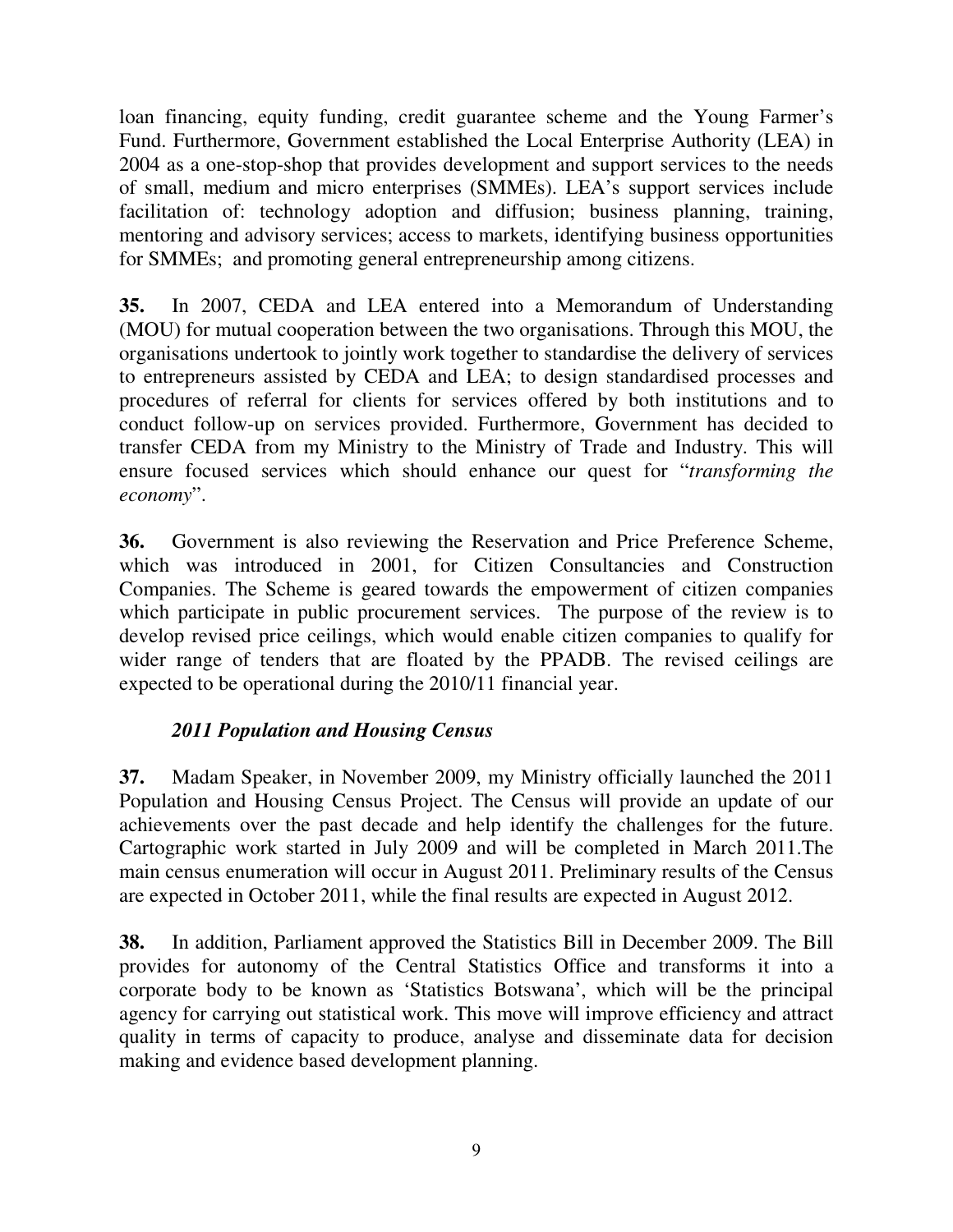# *Public Enterprises*

**39.** Madam Speaker, the majority of commercial public enterprises continued to perform satisfactorily during the 2008/09 financial year. The financial performance of these enterprises ranged from a net loss of P87 million for Air Botswana (AB) to a net profit of P158.3 million recorded by Botswana Housing Corporation (BHC).

**40.** Botswana Development Corporation (BDC) continues to play its role as the leading investor and lender, thereby contributing to the *transformation* and diversification of our economy. The Corporation has a diverse portfolio covering the sectors of industry, agribusiness, services, property development and management. Through its subsidiaries, affiliates and associate companies, BDC has been active in the local production of products which were previously imported.

**41.** Projects currently under implementation include the glass manufacturing plant in Palapye, which will utilise locally available silica and soda ash. The project is estimated to cost over P500 million and create jobs in excess of 300. Another project in Palapye is the manufacture and supply of large diameter steel pipes suitable for the transmission of water, steam, sewage, oil and gas. The total cost of this project will be over P130 million and is projected to generate at least 200 jobs once complete in July 2010. Projects in the pipeline include two pharmaceuticals, in Selebi Phikwe and Gaborone; and construction of three new hotels, in Maun, Palapye and Gaborone.

**42.** BDC has taken a deliberate move to continuously shed mature investments to free funds for new projects with greater national benefit. In pursuit of this objective, the Corporation reviewed its property investment portfolio for the purpose of identifying the properties that could be off loaded into a Property Fund to be established. The main objective of this special purpose investment vehicle is to create the basis for an Initial Public Offering designed to broaden the range of stocks listed on the Botswana Stock Exchange and, to provide a new class of investible assets for citizens and fund managers in Botswana. This vehicle is aimed at creating an opportunity for Batswana to partake in a wider property ownership base through shareholding.

**43.** In pursuit to grow its portfolio, the Corporation continued to carry out research on the development of more viable projects in various sectors with the intention of utilising locally available raw materials. Research is ongoing with respect to citizen owned businesses and their needs, with the intention of developing tailor made financing packages for them. Another area of intensive research is in deriving opportunities from the beneficiation of mineral resources.

**44.** As an initiative to broaden product offering, CEDA launched the Arable Seasonal Loan (Ipelege) in September 2008, which provides loans of up to P500 000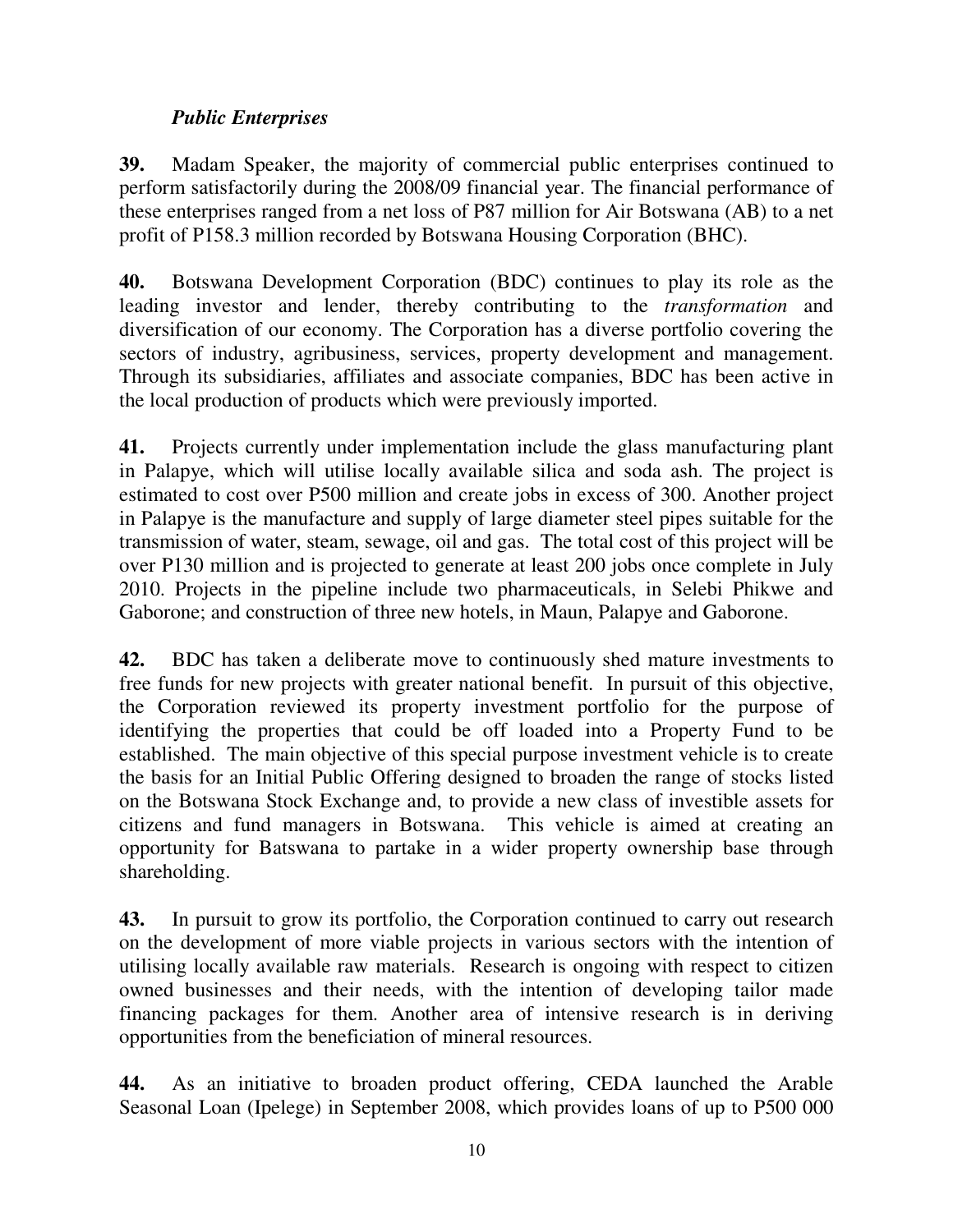for dry land farming projects. In the first year of this product, a total of 386 applications valued at P77 million were received, out of which 77 applications valued at P11.8 million were approved. To mitigate against the risk associated with rainfed arable farming, beneficiaries are encouraged to subscribe to the Agricultural Credit Guarantee Scheme, and are also assisted with negotiating contract farming agreements for their produce. This is a pre-contract agreement between the farmer and the buyer that guarantees the farmer a certain price before production starts and is meant to avoid the risk of price escalation.

**45.** Madam Speaker, Botswana Railways (BR) formed a property subsidiary in 2007, called BR Properties (Pty) Ltd, whose mandate is to commercially exploit Botswana Railways' prime land to unlock its value, and find profitable uses for its existing properties. Currently subsidiarycompany in partnership with the private sector, is at an advanced stage of developing a multi-purpose retail centre in Gaborone scheduled for completion in March 2011. Such initiatives are meant to address some of BR's financial challenges as well as enhance economic diversification.

**46.** As an initiative to improve efficiency in the public sector as well as reduce duplication of effort, Government has embarked on the rationalisation of parastatals and public entities that are not yet earmarked for privatisation. The Botswana Technology Centre (BOTEC) will be merged with Rural Industries Promotion Company (RIPCO) under the Ministry of Infrastructure, Science and Technology. The National Food Technology Research Centre (NFTRC) has been transferred to the Ministry of Agriculture as its mandate is directly relevant to the role of that Ministry. Botswana Accountancy College (BAC) has been transferred from the Ministry of Finance and Development Planning to the Ministry of Education and Skills Development.

**47.** A decision has been taken to merge the Construction Industry Trust Fund (CITF) with Madirelo Trades Testing Centre (MTTC) under the Ministry of Labour and Home Affairs and to merge the Botswana Training Authority (BOTA) and the Tertiary Education Council (TEC) under the Ministry of Education and Skills Development. The Botswana Examinations Council (BEC) will however remain as a stand alone entity. Government has also approved the merger of the Botswana Savings Bank (BSB) with Botswana Postal Services (BPS) under the Ministry of Transport and Communications and that of the Botswana Telecommunications Authority (BTA) and the National Broadcasting Board. In addition, the Botswana Export Development and Investment Authority (BEDIA) is to be merged with the International Financial Services Centre (IFSC), under the Ministry of Trade and Industry. The Citizen Entrepreneurial Development Agency (CEDA) and Local Enterprise Authority (LEA) remain as separate but closely collaborating entities under the Ministry of Trade and Industry. The Botswana National Productivity Centre and Botswana Bureau of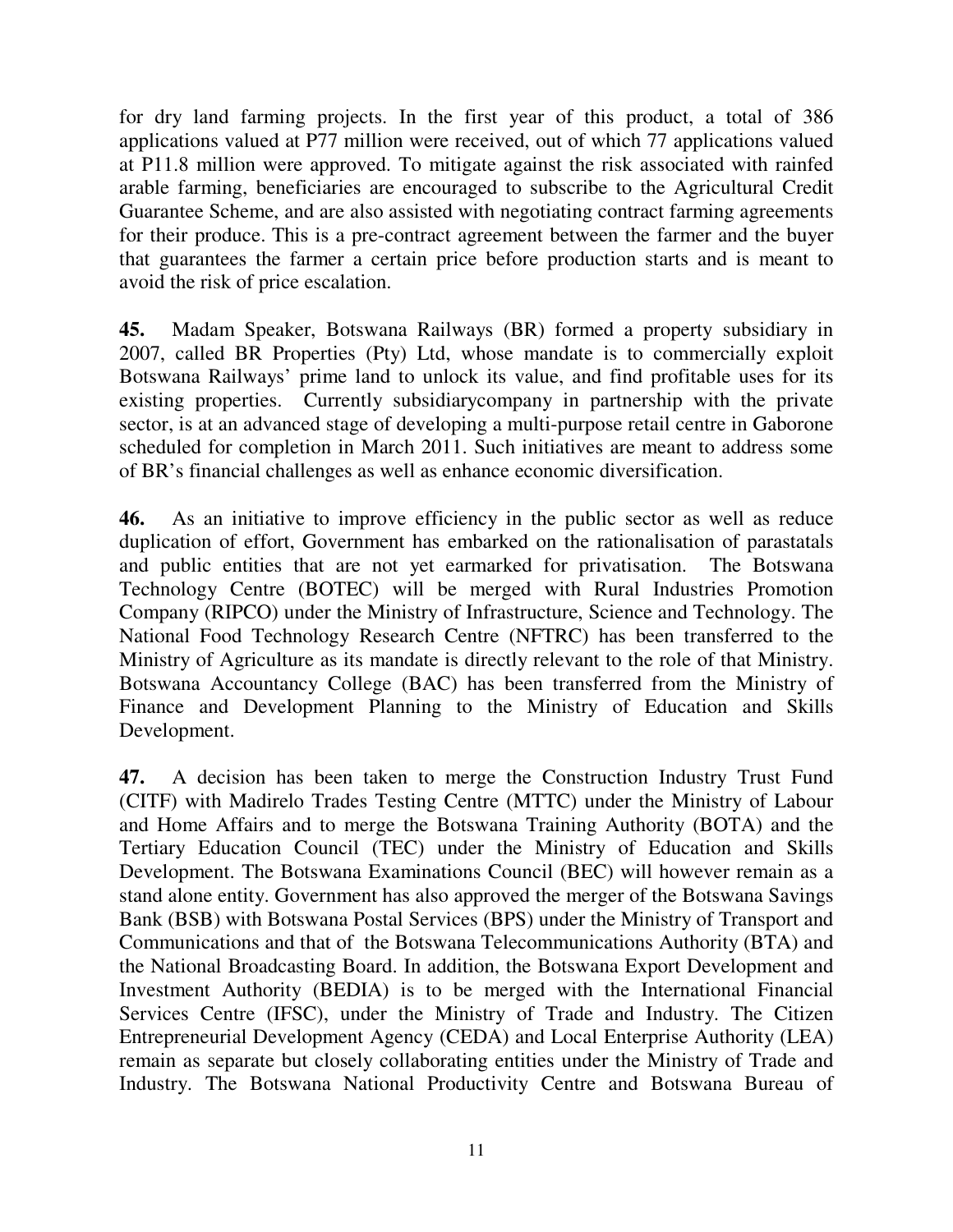Standards are required to collaborate through a Memorandum of Understanding on matters relating to productivity, quality and standards.

## *Privatisation*

**48.** Madam Speaker, my Ministry is working on proposals to improve the functioning and delivery of the privatisation process in Botswana. In the meantime, progress has been made on the development of a transaction structure and implementation plan for the privatisation of the Botswana Telecommunications Corporation (BTC). Government is still consulting other stakeholders on the proposals that have been submitted and a decision on the matter is expected in March 2010. The work to develop a privatisation strategy for the National Development Bank (NDB) has also been completed and Government is considering the proposed strategy and the associated divestiture action plan. A decision was taken to defer the privatisation of Air Botswana after previous attempts or offers were not found suitable.

**49.** Furthermore, a decision was taken to outsource the management and administration of Government Employees Motor Vehicle Advance and Residential Property Scheme (GEMVAS). Following a tender process and as another form of citizen economic empowerment, Government selected UNI-GEM (Pty) Ltd, a private company made up of five public sector Trade Unions, as the preferred private sector investor to operate GEMVAS. The five public sector Trade Unions are Botswana Public Employees Union, Botswana Primary Teachers Union, Botswana Federation of Secondary School Teachers, Botswana Land Board and Local Authorities Worker's Union, and Botswana Secondary School Teachers Union. The outsourcing contract between the Government and UNI-GEM (Pty) Ltd was signed on the  $1<sup>st</sup>$  December 2009. The transfer of the Scheme to UNI-GEM is expected to be finalised during the first quarter of the 2010/11 financial year.

**50.** The Public Private Partnership (PPP) Policy and Implementation Framework, which includes Implementation Guidelines, Standardised Contract Provisions and the Institutional structure, were approved in June 2009. Benefits envisaged from the PPP Policy include the acceleration of infrastructure provision, and making use of private sector financial resources and expertise, whilst Government focuses on providing the required regulatory oversight. This should ease implementation constraints on Government and yield sustained efficiency benefits in infrastructure service delivery. Meanwhile, a PPP Unit will be established in my Ministry during the 2010/11 financial year. The mandate of the Unit will include coordination and policy guidance, technical support to line ministries, capacity building, promotion of investment in PPPs and harmonising the roles of other players such as PEEPA and PPADB in order to avoid duplication of roles.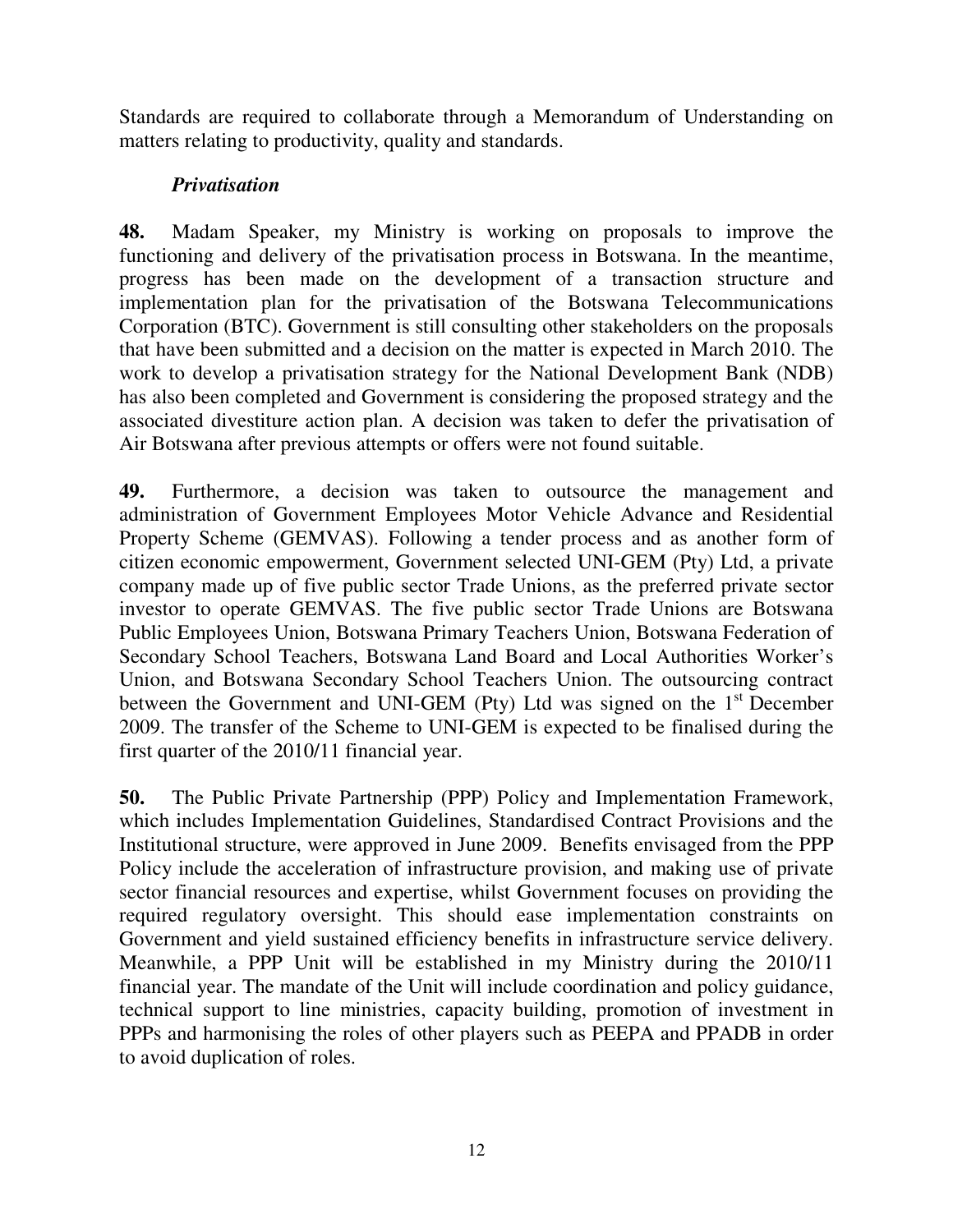## *Public Sector Reforms*

**51.** Madam Speaker, a common challenge for the previous National Development Plans has been implementation constraints. This is one area where we need to sustain the reform momentum as a vehicle for economic transformation. In this regard, work on the development of a National Programme Implementation Coordination Project started in January 2009. Efforts at institutionalising Monitoring and Evaluation are gradually taking root with the establishment of a National Programme Management Office in the Office of the President by the end of February 2010. The monitoring and evaluation information will assist in monitoring the performance of Government and enable implementing agencies and the leadership to fine tune policies and programmes for improved service delivery.

**52.** It is worth noting that some reform initiatives are already yielding results. Computerisation of births and deaths registration as well as national identity cards for example, has led to improvements in service delivery to the public. The waiting time for issuing of national identity cards has been reduced from 4 weeks in 2007/08 to 2 weeks in 2009/10.

**53.** During 2008/09, Government reviewed and merged legislation governing employment in the Public Service into one comprehensive Public Service Act. To complement this, an integrated Human Resources Information System that will provide government human resources information for accurate and prompt decision making has also been put in place. To date, the first phase of the project that includes the implementation of Human Resources System and Payroll System for local authorities is ongoing. The other phase which covers the migration of the current Human Resource (HR) System to a new government wide HR System and the development of Statement of User Requirement for entire Government will be carried out during the 2010/11 financial year.

**54.** Madam Speaker, the Public Procurement and Asset Disposal Board (PPADB) is mandated to review and appropriately increase the financial ceilings for Ministerial Tender Committees (MTCs) and District Administration Tender Committees (DATCs) biennially. Following the announcement of the last increase in the financial ceilings in April 2008, the next increases are due in April 2010. I have directed PPADB to increase the levels of financial ceilings based on a rational method where the quantum is determined by quantifiable variables such as demonstrable historical capacity of a Ministry/Department to expend a substantial portion of its allocated budget over the past three financial years and/or proof of installed capacity in the administrative structures. The PPADB will make announcements of these increases for both MTCs and DATCs through circulars before the end of the current financial year for implementation beginning first April 2010. At this point, I wish to remind all accounting officers and other stakeholders that these biennial increases are intended to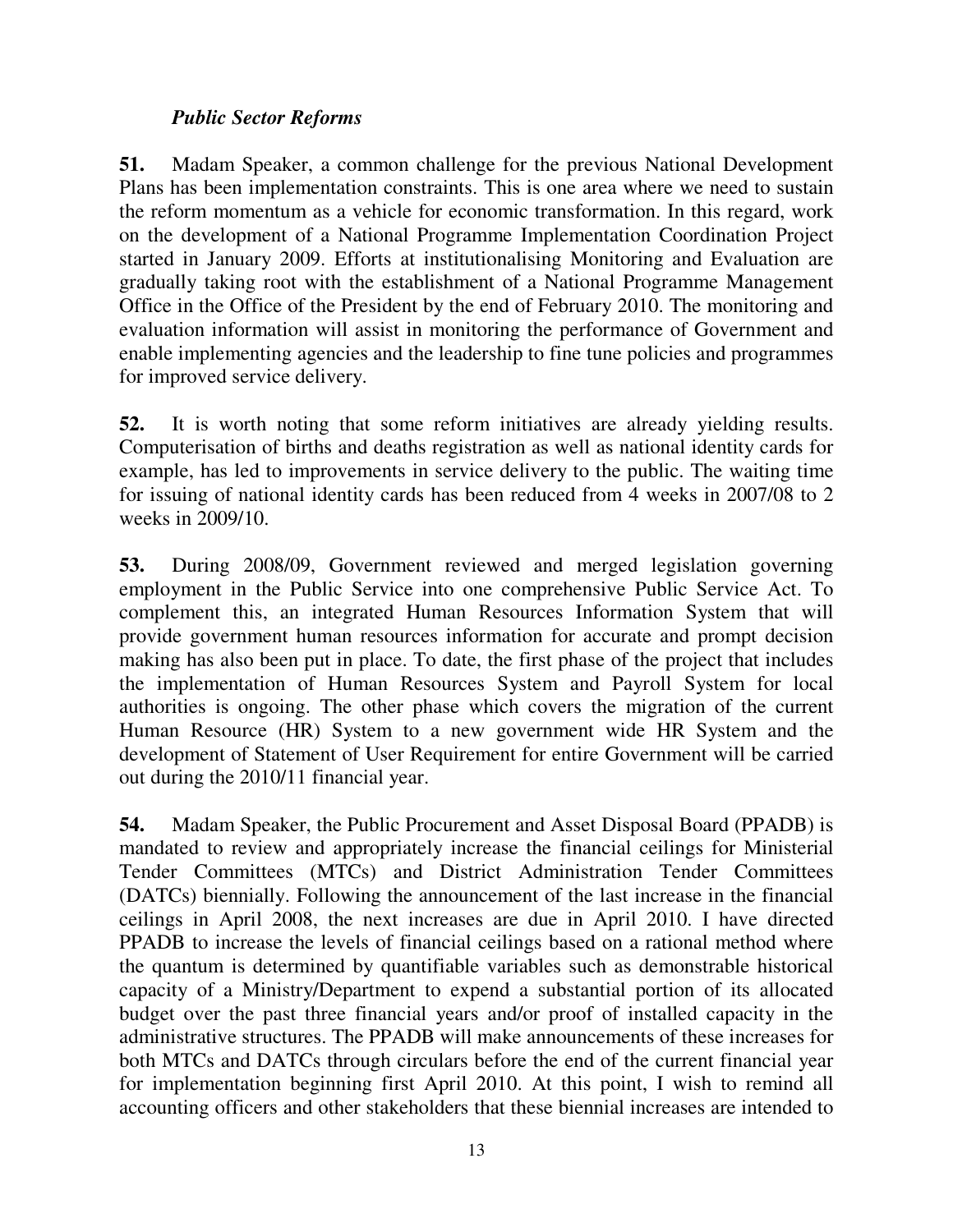enhance effectiveness and efficiency in project and service delivery. May I urge all Accounting Officers to ensure that these Procurement Units and Committees are established and function efficiently and effectively. To improve the procurement and asset disposal system in the country, PPADB will gradually reduce most of its traditional roles of the tender adjudication and transfer them to Ministerial Tender Committees and District Administration Tender Committees.

# **IV. SECTORAL REVIEW**

# *Financial Sector*

**55.** Madam Speaker, the financial sector has potential as an alternative source of economic growth and diversification. It is encouraging to note that during the financial and economic crisis, the financial sector in Botswana has shown remarkable resilience, with no cases of bank failures. On the contrary, the number of commercial banks has increased to 11 with the addition of two new banks, ABN AMRO and Banc ABC in 2009. The Bank of Botswana will continue to apply appropriate supervisory standards over the financial institutions under its jurisdiction to pre-empt any institutional fallouts which could constrain prospects for economic growth and diversification.

**56.** The value of total pension fund assets continued to grow. At the end of September 2009, total pension funds assets were P30.8 billion compared to P30.4 billion as at September 2008. Over the last five years, gross premiums written in the life insurance industry have also increased by an average of 18 percent per annum.

**57.** Because of the growth in the pension fund assets and the insurance industry, the Non-Bank Financial Institutions Regulatory Authority (NBFIRA) has decided to develop an appropriate regulatory and supervisory framework. Negotiations started in March 2009, between NBFIRA and the World Bank for the provision of technical expertise to enhance the regulatory framework for the insurance and pension sectors. The review of the Insurance and the Pensions legislation started in September 2009. The review is necessary to inform the expected change in the basic regulatory mechanism from a compliance-based to a risk-based supervisory system. The riskbased system is more dynamic and more relevant to today's financial environment. Both the revised Insurance Industry Act and the Pension and Provident Funds Act are scheduled to be tabled before Parliament in its July 2010 sitting.

**58.** Madam Speaker, the companies established under the Botswana International Financial Service Centre (IFSC), employ a total of 585 workers mainly in specialised professional level positions. However, availability of relevant and adequate skills in the domestic economy is crucial for the continued success of the IFSC. To this end, the Botswana IFSC will continue with its various initiatives such as the Career Fair,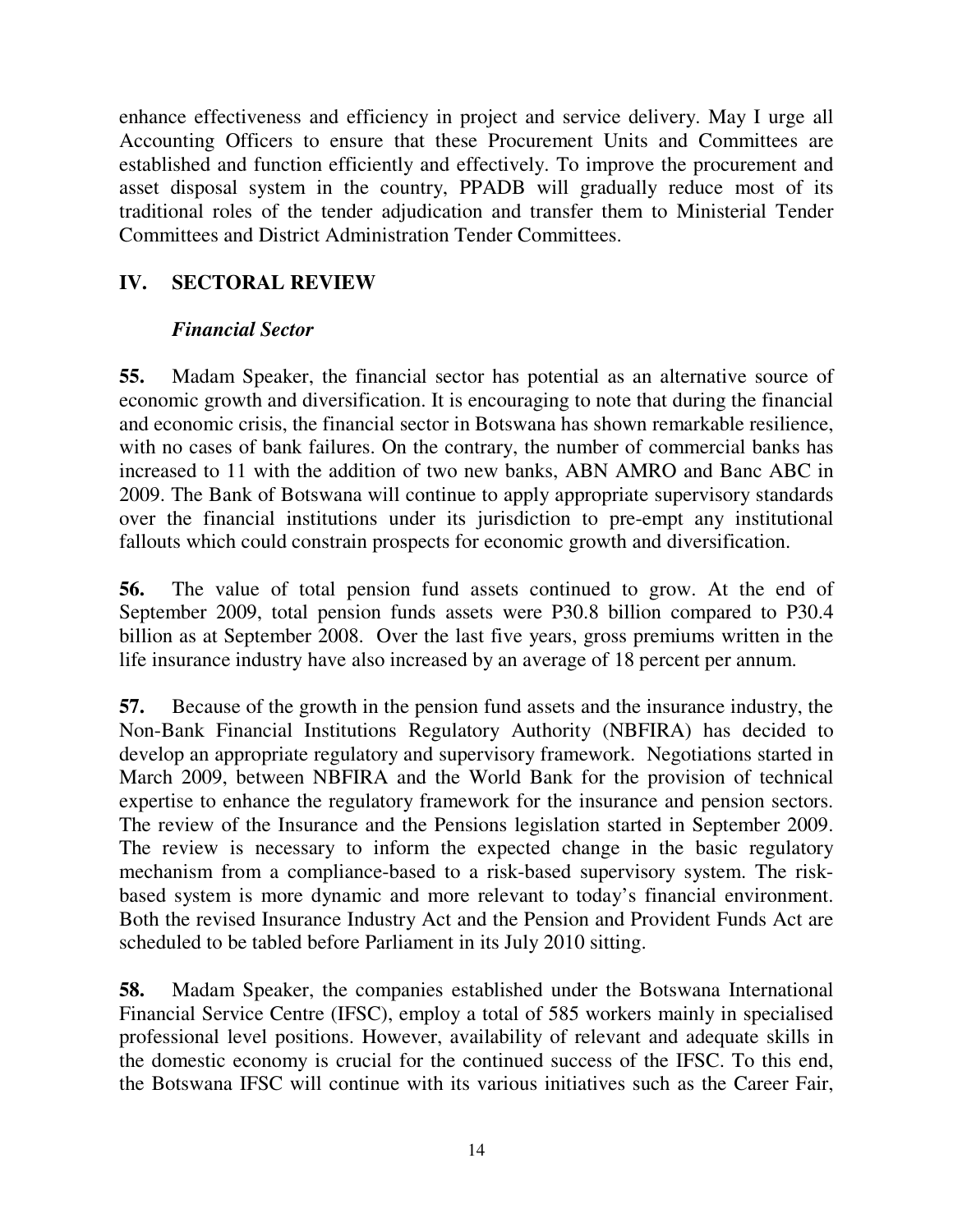Botsjobs, the Internship Programme, and the Call Centre Stimulation Plan, which are all aimed at building the skills base for the relevant IFSC business sectors.

**59.** The Botswana Stock Exchange (BSE) is working on introducing Exchange Traded Funds (ETF) in an effort to provide an investment vehicle to investors. ETFs are a pre-selected basket of shares that are structured in a way that they trade as a single security. Introducing ETFs is one way of injecting liquidity into the BSE which currently is very low because of lack of instruments to draw out liquidity in the market. Currently Botswana invests 60 to 70 percent of its savings, mainly pension funds in international capital markets, due to lack of investment opportunities in the domestic market. There is, therefore, an opportunity to continue to develop appropriate financial trading instruments in Botswana's capital markets in order to increase the amount invested locally. We will continue to look into other options of how best these savings could be invested locally.

## *Agriculture*

**60.** Madam Speaker, many Batswana derive their livelihood from agriculture and agricultural related activities. Any positive improvement in productivity within this sector will inevitably enhance economic growth and alleviate poverty. It is for this reason that a comprehensive review of the Agriculture sector was undertaken and completed in April 2009. This shall inform the review of the National Policy on Agriculture. Although the policy objectives identified in 1991 are still relevant today, in an effort to *transform our economy*, attention will be given to intensified research on new crop varieties, small machinery for use by farming households, harvesting and post-harvesting activities. Emphasis will also be placed in marketing and development of commodity value chains in order to secure and sustain market access.

**61.** Meanwhile, the livestock industry continues to be affected by persistent outbreaks of diseases, particularly Foot and Mouth Disease (FMD). However, the successful completion of the new FMD laboratory in 2010 will enable the Botswana Vaccine Institute to increase its FMD vaccines production capacity. This will greatly assist in removing current technical barriers to trade and make it possible for beef from non-EU or vaccinated areas to be eligible for export to the EU. This move, coupled with the anticipated re-opening of the Maun abattoir in July 2010, will further result in increased throughput at our two abattoirs to a total of 250 000 cattle annually by 2011.

**62.** The arable sector is expected to improve following the introduction of the Integrated Support Programme for Arable Agriculture Development (ISPAAD) by Government during the 2008/09 cropping season. To facilitate the ISPAAD programme, Government has signed a Memorandum of Agreement with NDB for the latter to provide seasonal loans at prime lending rate (currently at 11.5 percent), up to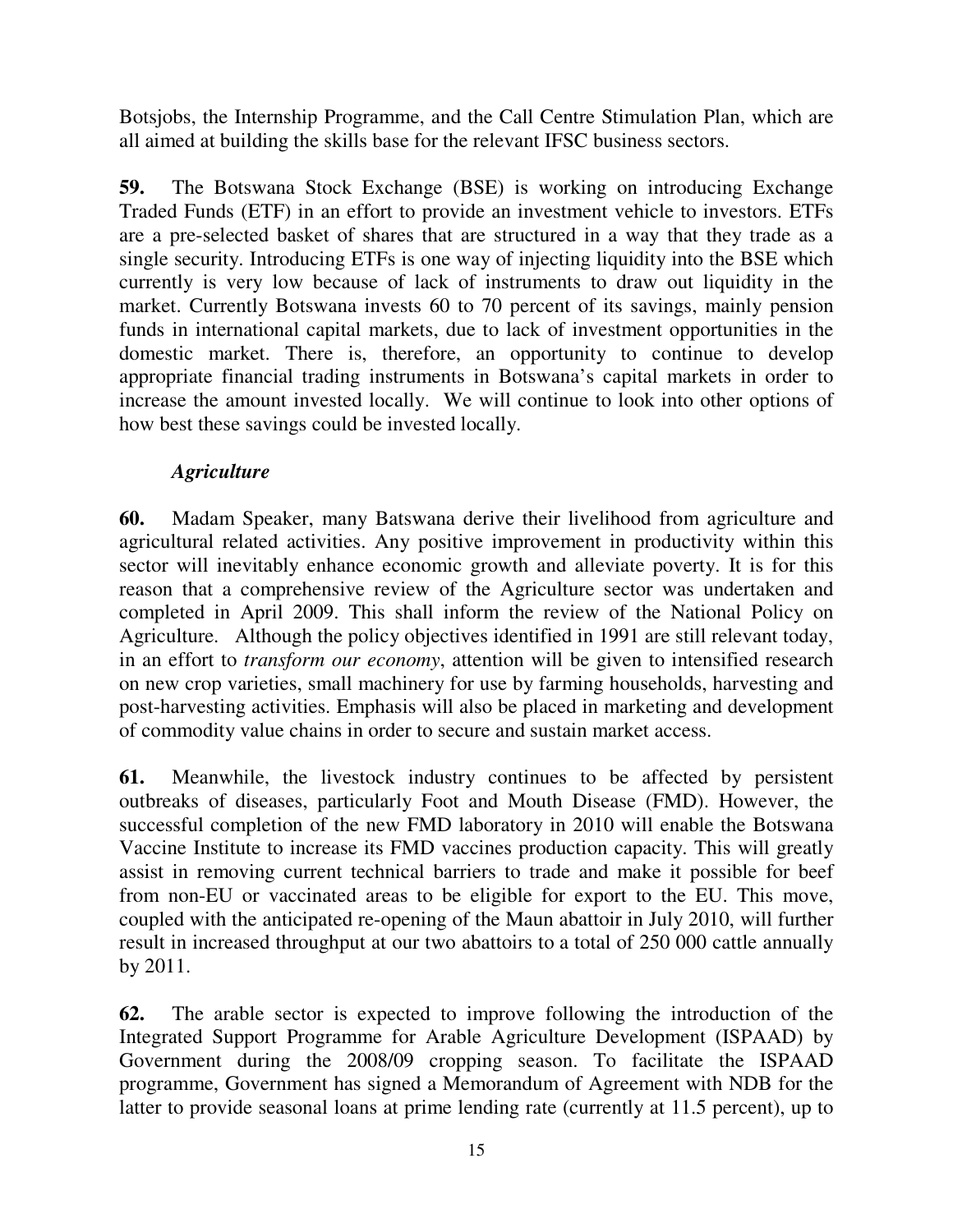the 2010/11 cropping season. In another effort, a number of business projects are being operated by youth through the CEDA Young Farmers Fund. With these initiatives, domestic food production and employment creation within the sector are expected to grow. Total crop production for the 2008/09 cropping season was 82 756 metric tonnes compared to 55 343 metric tonnes during 2007/08. The challenge, particularly in implementing the ISPAAD programme, is to ensure that costs remain manageable while we continue to foster conditions for increased agricultural production.

**63.** To increase access to land by potential investors, efforts are being made to identify unutilised agricultural land for leasing to investors. Currently, about 15 000 hectares of unutilised agricultural land have been identified in the Southern District and consultations with land owners for possible leasing are ongoing. A total of 16 state farms have been leased to both local and foreign investors in an effort to commercialise agriculture.

## *Education and Skills Development*

**64.** Madam Speaker, our challenge as a country is to focus on areas that will improve national productivity and accelerate growth of the economy. Of key importance in this transformation is the development of an education sector that allows for production of competitive and productive human resource. Such a strategy is necessary for *transformation*, diversification and long-term growth of the economy. To achieve this, the education sector needs to undergo a comprehensive reform programme aimed at ensuring efficiency in resource utilisation and provision of quality and competitive programmes. To this end, implementation of the National Human Resource Development Strategy and the Tertiary Education Policy started in 2009. The Strategy will guide training and facilitate matching of skills with labour market needs. This will include the revised Junior Secondary School curriculum whose implementation started this year (2010) and caters for some of the critical areas of entrepreneurial and life skills. The Internship Programme has also served us well in facilitating skills development and transfer to unemployed young Batswana graduates. This will continue during 2010/11.

**65.** The establishment of the Botswana International University of Science and Technology (BIUST) is a major milestone in Government's effort to transform Botswana's economy from a resource to a knowledge based economy. The first phase (the Founding Development) of the project is scheduled for completion in December 2010. To further augment these initiatives, Oodi College of Applied Arts and Technology is scheduled for opening in September 2010, with an initial intake of about 350 students enrolled into various technical and vocational education programmes.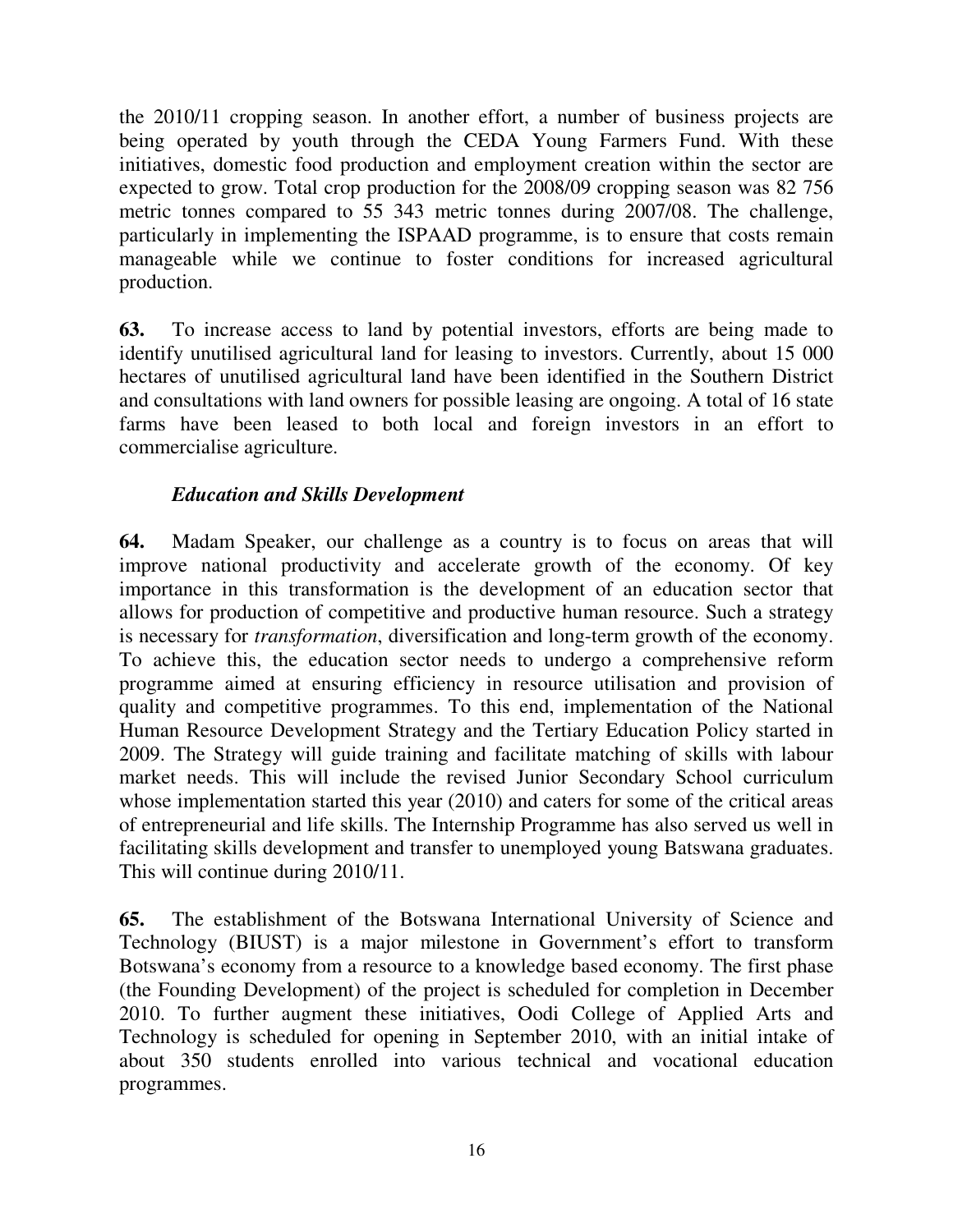**66.** To enhance human resources development especially vocation and technical skills, Madirelo Trading and Testing Centre started modernising its apprenticeship and industrial training curriculum in October 2008, by converting it into a Competency Based Modularised Training System. The modernisation process is expected to be completed in December 2012. In addition, the Centre has embarked on training people on scarce vocational areas like solar energy.

**67.** In order to attract, motivate and retain manpower with critical skills, on the 1<sup>st</sup> April 2008, Government introduced the Scarce Skills allowance. Currently Government is in the process of carrying out the Scarce Skills Audit to determine the impact the allowance has had in respect to filling the gaps experienced due to the shortage of skilled manpower as well as retention of experienced personnel in the affected cadres. The Audit started in April 2009 and is expected to be completed by the end the 2009/10 financial year.

**68.** In another development, the Construction Industry Trust Fund has embarked on skills training and development programmes aimed at reducing the reliance on imported semi-skilled and skilled construction labour force. To accelerate implementation of vocational training reforms, the combined regulations for Registration and Accreditation of training institutions are expected to be undertaken during 2010/11 financial year.

# *Youth, Sport and Culture*

**69.** Madam Speaker, the Revised National Youth Policy and the Revised Action Plan for Youth will be presented to Parliament during the July 2010 sitting. This is meant to strengthen youth empowerment schemes and streamline cross cutting issues such as environmental conservation, information technology, and leadership development. A Monitoring and Evaluation System, is also being developed for effective implementation.

**70.** In 2008, Government started the implementation of the Constituency Tournament with football as a sole sporting activity. The scope of the tournament has since been widened to include volleyball and netball. Government has also embarked on outreach programmes such as District Sport Festivals, Re Ba Bona Ha, Active Community Clubs and Right To Play, aimed at creating awareness on the benefits of participation in sport and recreation activities.

# *Trade and Industry*

**71.** Madam Speaker, promoting regional and international trade is critical in the diversification of our economic base and enhancing our ability to *transform the economy* to high income status. Hence in a drive to expand market access for our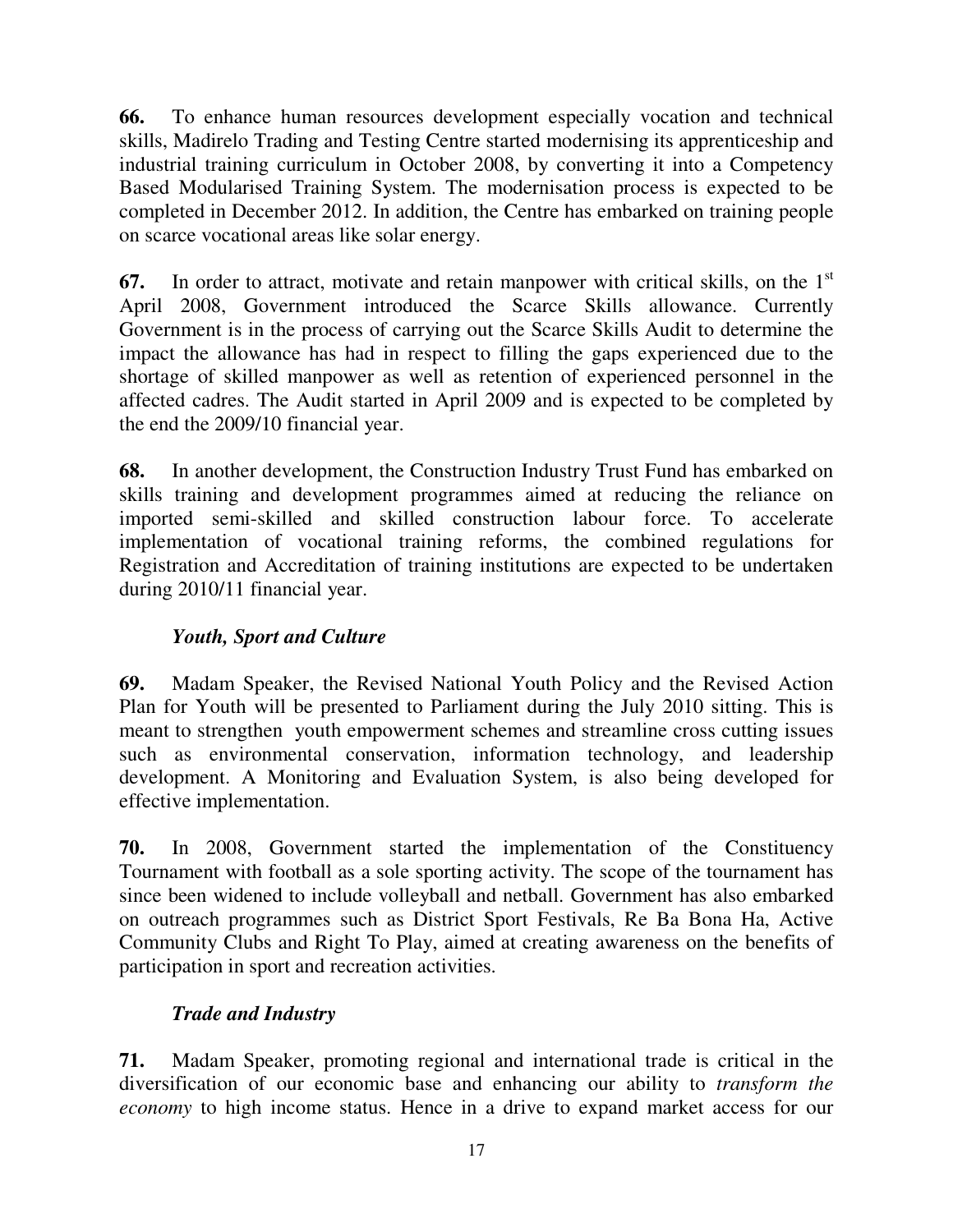goods and services, implementation of trade arrangements with partners such as the European Union, the Common Market of the South or MERCOSUR, the European Free Trade Association and the United States are being undertaken. The National Export Strategy, the National Trade Policy and the Investment Strategy which are aimed at facilitating trade and private sector development are also at advanced stages of completion and their implementation is expected to start during the 2010/11 financial year.

**72.** The review of the Industrial Development Policy of 1998 and the Industrial Development Act of 2006 is expected to be complete by June 2010, to further provide a simplified and efficient business licensing process and the registration of micro businesses. In addition, implementation of the Directive on the use of Locally Manufactured Goods and Services will be reviewed with a view to evaluate previous performance and suggest appropriate measures that will assist both local manufacturers and service providers to increase their output for the domestic and export markets. The review is expected to be concluded in October 2010.

**73.** Madam Speaker, the Local Enterprise Authority (LEA) embraces business incubation as a tool for enhancing entrepreneurship development process. The business incubation project which comprises three business incubators, namely the Pilane Multi-Purpose Incubator, Gaborone Leather Incubator and the Glenn Valley Horticulture Incubator, will become fully operational during the 2010/11 financial year. These incubators, when fully utilised will house 63 entrepreneurs. In addition, the Francistown Light Industrial Incubator is scheduled for completion in the third quarter of the 2010/11 financial year. When complete, it will house 23 entrepreneurs bringing the total number of entrepreneurs to 86.

**74.** In October 2006, Botswana Export Development and Investment Authority (BEDIA) embarked on an export development programme with a view to building the capacity of local firms to export to world markets. A total of 12 companies, from the crafts, pottery and leather industries, successfully completed training in June 2009. So far only one company, Mogomotsi Enterprise Furniture, which produces unique designer furniture specifically targeted towards high-end international consumers, has managed to export its products to the United States of America under Africa's Growth and Opportunity Act (AGOA). BEDIA has also reworked its strategy to boost performance with respect to increased investment inflows, export revenue, and the generation of sustainable employment opportunities for Batswana. In particular, focus was placed on investor targeting, motivating for conversions, expansions and reinvestments.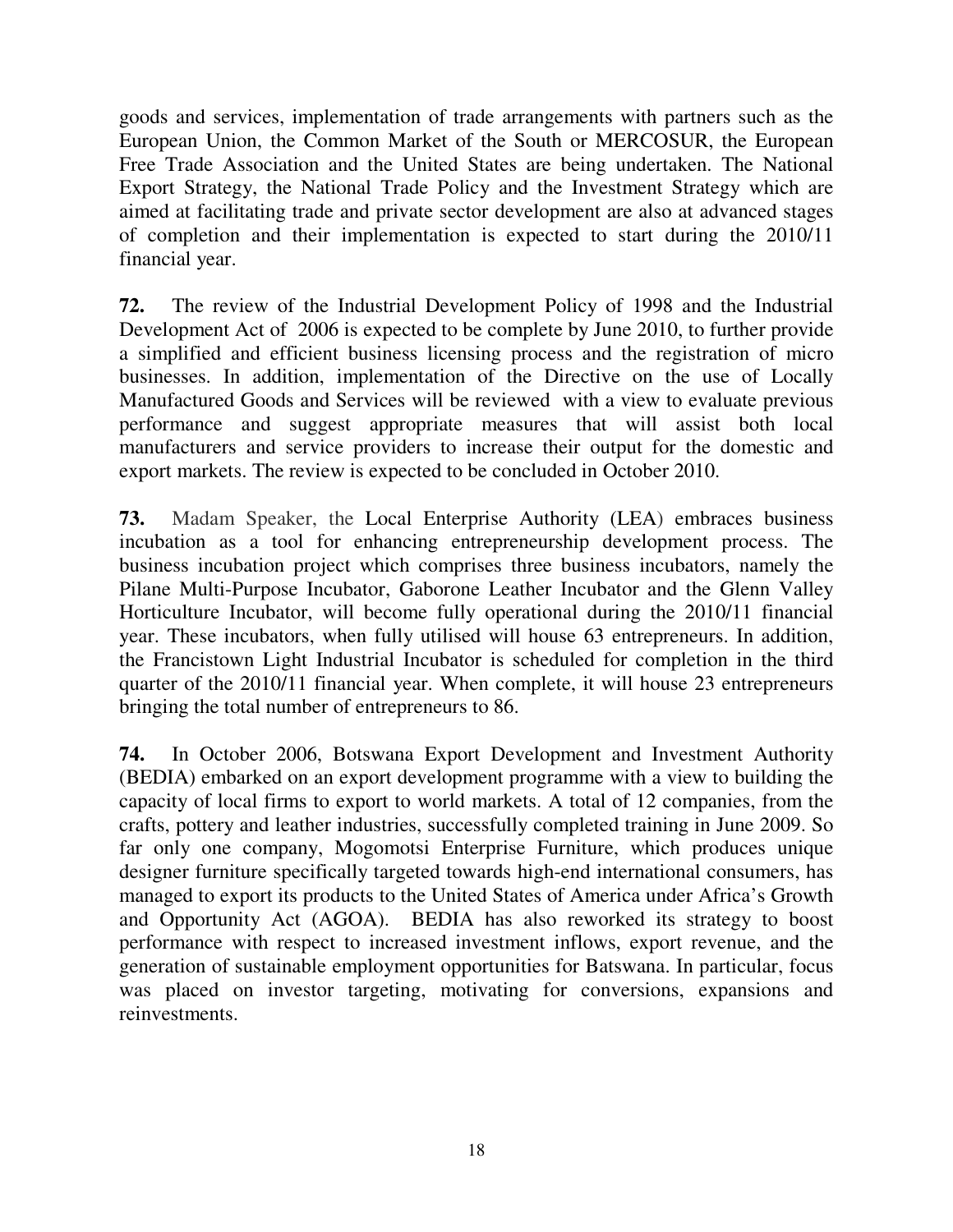# *Minerals*

**75.** Madam Speaker, as a result of a decline in diamond sales due to the global crisis, production at all the Debswana operations was suspended up to mid-April 2009. Consequently, diamond revenue forecasts for 2009/10 also declined to P6.9 billion compared to actual revenue of P10.8 billion for 2008/09. As at the end of September 2009, Debswana employed 5 809 people at its four mines, a reduction of 1 384 compared to December 2008, mainly because of deferment and cancellations of noncore projects. Though the future still remains unpredictable, there seems to have been positive improvements on the global demand for diamonds since April 2009. Such improvements will however, not be enough to take us back to the contribution made to GDP and economic growth, by the diamond sector, during the past 5 to 10 years. Full recovery of diamond market is expected only in 2012/13. It also means in *transforming the economy*, we have to find alternative sources of economic growth besides diamonds.

**76.** With regard to diamond beneficiation, all the 16 licensed diamond cutting factories are now operating. However, between November 2008 and August 2009, there was a reduction of 26 percent in employment (from 3 226 to 2 391), of the beneficiation industry, due to the global economic crisis.

**77.** In April 2009, Government initiated amendment of the Mines and Minerals Act, 1999 and the Mines, Quarries, Works and Machinery Act with a view to improve the regulatory framework. Areas that will be covered by the legislation include mine site rehabilitation and closure plan, regulations governing uranium operations, as well as regulations governing exploration and exploitation of Coal Bed Methane. Legislation on mine site rehabilitation and closure plan is at drafting stage while the part on Coal Bed Methane is at consideration stage. Drafting of the legislation on mine site rehabilitation and closure plan is expected to be complete by March 2010.

#### *Energy*

**78.** Madam Speaker, universal access to energy and water, has the potential to unlock the country's ability to engage in productive economic activities even at grass root level. Such productive economic activities are necessary to uplift our citizen's welfare, health and safety status beyond the current level. To this end, the National Energy Policy, which is being drafted advocates for increased access, reliability and affordability of energy services to all by 2016. However, the country continues to meet its demand through imports of electricity, of which more than 70 percent is from the Republic of South Africa. In order to improve the supply situation and energy security, a project to expand the existing Morupule Power Station by 600 MW (Phase I) is ongoing and is expected to be completed in 2012/13.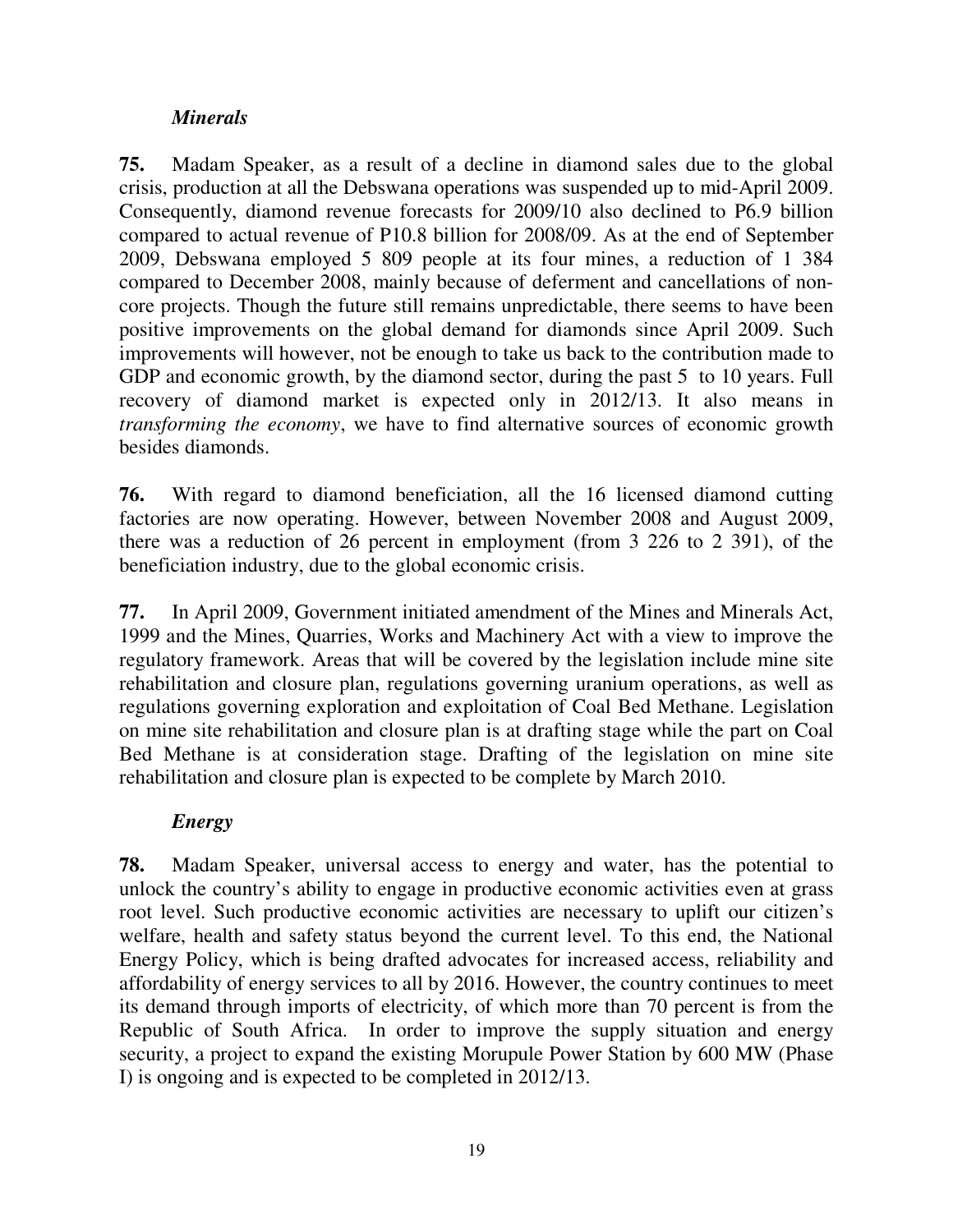**79.** To date, access to electricity in Botswana stands at 56 percent of the population and the target is to reach 80 percent by 2016. Furthermore, to reduce connection costs and improve electricity uptake, in 2009, Government introduced the National Electricity Connection Standard Cost (NECSC) of P5 000 in both rural and urban areas. To implement this initiative, a National Electrification Fund will be established during the 2010/11 financial year. To sustain the Fund a levy of 5 thebe per kilo-watt hour will be charged on monthly electricity consumption by every consumer with effect from 1<sup>st</sup> April 2010.

**80.** Madam Speaker, since the amendment of the Electricity Supply Act there has been increased interest from private investors in power generation. To further create an enabling environment for private sector participation, Government will establish an Energy and Water Regulator, whose role would be to review the electricity and water tariffs, as well as issuing licenses to independent power producers.

## *Water*

**81.** Madam Speaker, there are challenges associated with coordination in providing water supply services in the rural and major villages. In addressing these challenges, it is planned that within a period of 3 years, Water Utilities Corporation (WUC) should have taken over the water supply responsibility of some 543 villages that were originally supplied with water by the Department of Water Affairs and the Ministry of Local Government. Already, water supply at Tlokweng and Mogoditshane has been taken over by the Corporation.

**82.** In an effort to minimise the high water losses, a number of strategies and initiatives have been put in place. These include; network rehabilitation in all major villages, leakage detection, pressure monitoring and zoning of distribution networks. In this regard, a National Water Conservation Policy and its strategy, and regulations have been developed.

**83.** Madam Speaker, three major dams namely; Dikgatlhong, Thune and Lotsane, with capacities of 400 million  $m^3$ , 90 million  $m^3$  and 40 million  $m^3$ , respectively, are being constructed in order to alleviate water shortage for domestic and industrial consumption. Construction of Lotsane dam is expected to be completed in October 2011, while Dikgatlhong dam is expected to be completed in February 2012. Tender evaluation for Thune dam was done in 2009 and its construction is expected to be completed in March 2013. The three dams will also support economic diversification by providing water for irrigation purposes. Plans for the future include drawing out water from the Zambezi River to supply the Zambezi integrated agro-commercial project at Pandamantenga, as well as from the Lesotho Water Highlands Scheme to supply the South western part of the country. Negotiations with Zambia and Lesotho have already commenced.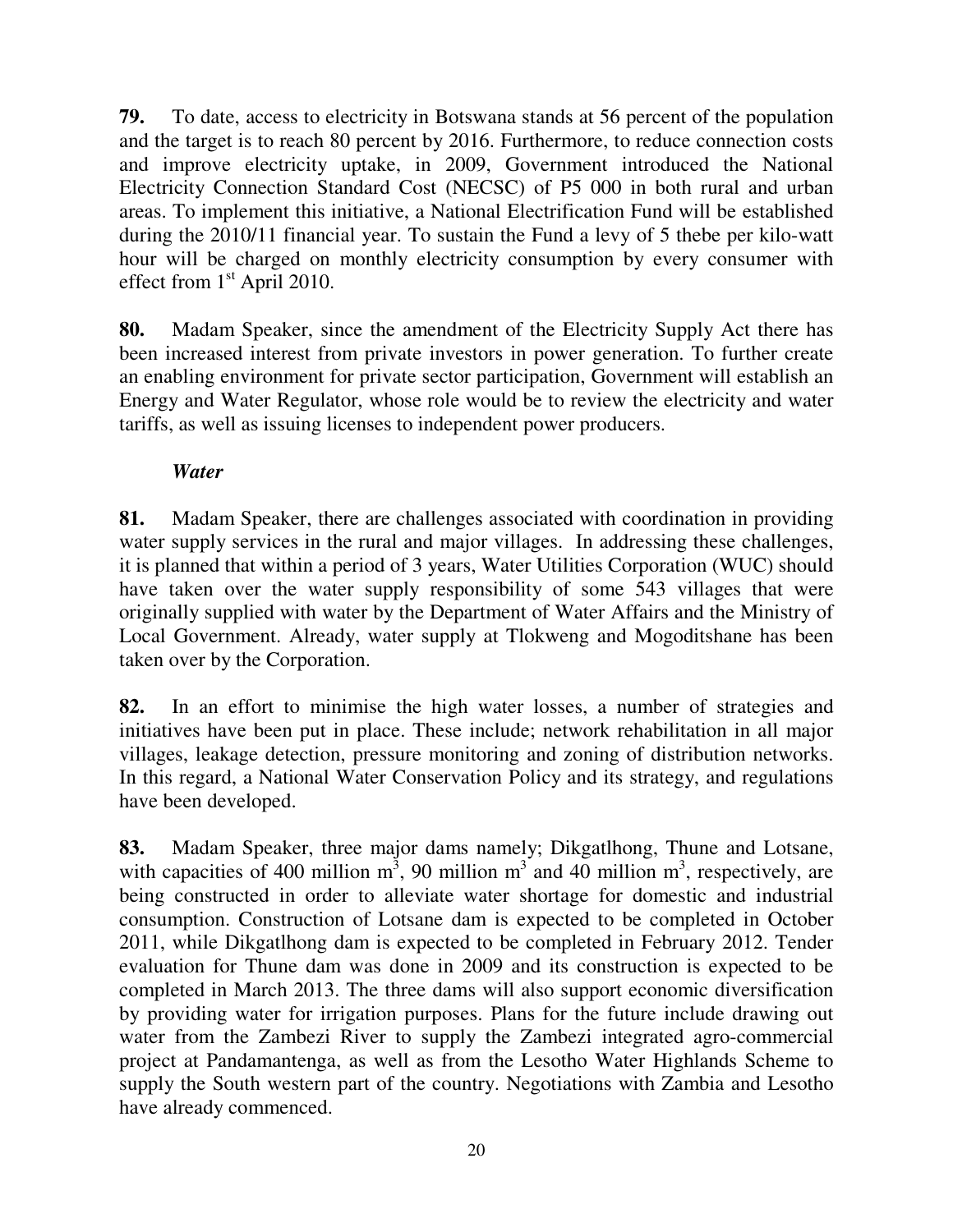#### *Environment, Wildlife and Tourism*

**84.** Madam Speaker, the tourism industry has been identified as an alternative source of economic growth and diversification. To facilitate further growth of this industry, the Tourism Policy and related legislation have been reviewed. The draft policy is expected to be presented to Parliament before the end of the 2010/11 financial year. To enhance participation by citizens, the industry has reserved some of the services such as provision of lodging facilities and tour guides for citizens only. Some public campsites in the protected areas have also been leased out to citizen companies and out of the 11 lodge sites awarded to 4 Botswana registered companies, 3 are already operational.

**85.** Evolving complexities of wildlife conservation, management and legislation, are being addressed through the revision of the Wildlife Conservation Policy (1986) and the Wildlife Conservation and National Parks Act of 1992. The revised Wildlife Conservation Policy is being finalised and is expected to be presented to Parliament during 2010/11 financial year. Also, in line with the Environmental Impact Assessment (EIA) Act of 2005, a number of improvements, such as formulation of the EIA Practitioners Association, are being initiated. This will provide fundamental measures of monitoring, controlling and regulating the administrative, financial and ethical practices within the profession.

**86.** Three pieces of legislation, Forest Act, Agricultural Resources Conservation Act and Herbage Preservation Act, are being merged to produce one Forest Act and will be presented to Parliament during the 2010/11 financial year. In addition, the National Wild Land Fire Management Policy and Strategy intended to provide a framework for an integrated wild fire management approach are being developed.

#### *Transport, Communications, Science and Technology*

**87.** Madam Speaker, work is ongoing to develop the first Botswana Road Safety Strategy, which will be finalised in March 2010. This will in turn, inform the review of both the Road Traffic Act and the Road Transport Permit Act. The Motor Vehicle Accident (MVA) Fund has also developed a Strategic Plan that gives the Fund direction for five years, from 2008 through 2012. The Strategy focuses on service excellence, healthy stakeholder relations and high performance and will introduce a Safety Community Grant Scheme during 2010/11 financial year.

**88.** Regarding road safety, there was a decline in both the recorded accidents and fatality rates over the last three years. For example, the number of road traffic accidents per 1 000 registered vehicles fell from 66 in 2007 to 62 in 2008 and further declined to 55 in 2009. Fatalities per 100 000 people also declined from 27 in 2007 to 24 in 2008. Fatalities, however, increased slightly to 25 per 100 000 people in 2009.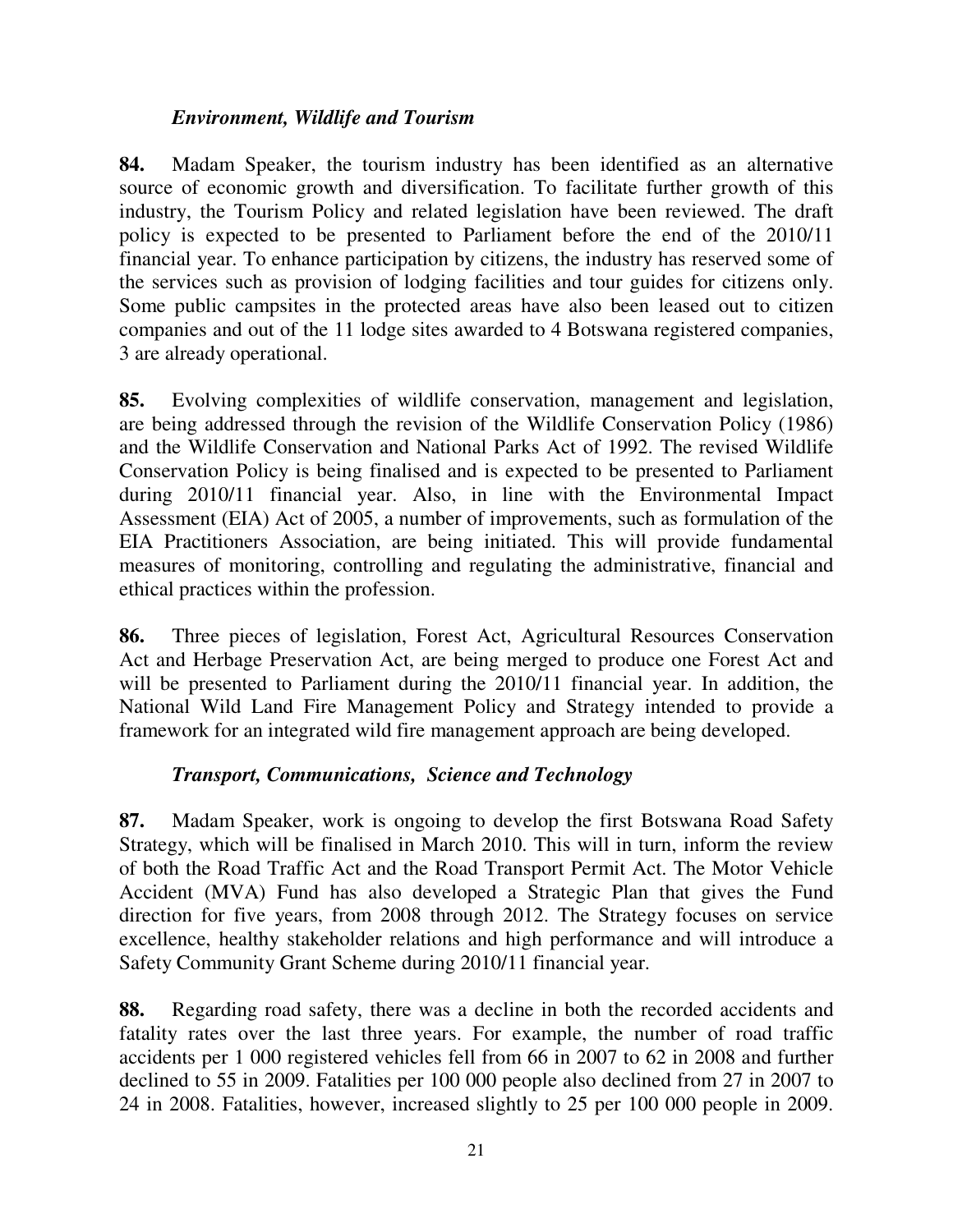Efforts are continuing to curb the situation even further, including the enforcement of current steeper penalties on road traffic offences.

**89.** Madam Speaker, the current development of the e-Governance programme, which is within the National ICT Policy, will provide a platform for effective and efficient provision of services locally and internationally. The Policy also seeks to establish a Universal Service Fund that will ensure sustainable implementation of the Universal Service Obligation which will make telecommunications services accessible to all Batswana. The Universal Service and Access Policy which has been drafted will promote extended access to communication services by embracing opportunities created by emerging technologies. Both Policies will be submitted to Parliament for approval during the 2010/11 financial year.

**90.** Government is undertaking a study to develop Information Communications Technology (ICT), and Internal Reticulation Regulations for buildings, which will ensure that there are standards for ICT cabling and provision of wireless communications in all buildings. Work on standardising this area of service provision, started in September 2009 and is expected to be completed by the end of February 2010. By standardising this area of service provision Government will open new business opportunities for Batswana.

**91.** Madam Speaker, Botswana started the process of charting a strategy to transform terrestrial broadcasting from analogue to digital in November 2008.The transformation is expected to be completed by December 2013. This is in line with the International Telecommunication Union (ITU) resolution aimed at enhancing the efficient use of the radio frequency spectrum. Such a move would enable Batswana to access more and higher quality broadcasting services.

**92.** In this knowledge based era, our ability to take advantage of new cost-effective technologies is necessary to transform our economic base into an innovative private sector-led, diversified economy. In this regard, Botswana Development Corporation has been mandated by the Ministry of Infrastructure, Science and Technology to facilitate the physical development of the Botswana Innovation Hub. The master plan of the Hub was approved in September 2009 and the designs for the infrastructure and Hub headquarters are being prepared with construction expected to start in July 2010. The Innovation Hub, which has been incorporated as a company, will provide a platform for research and development in areas of information and communications technology, mining technologies, renewable energy and bio-technology, thus stimulating opportunities for economic transformation and diversification.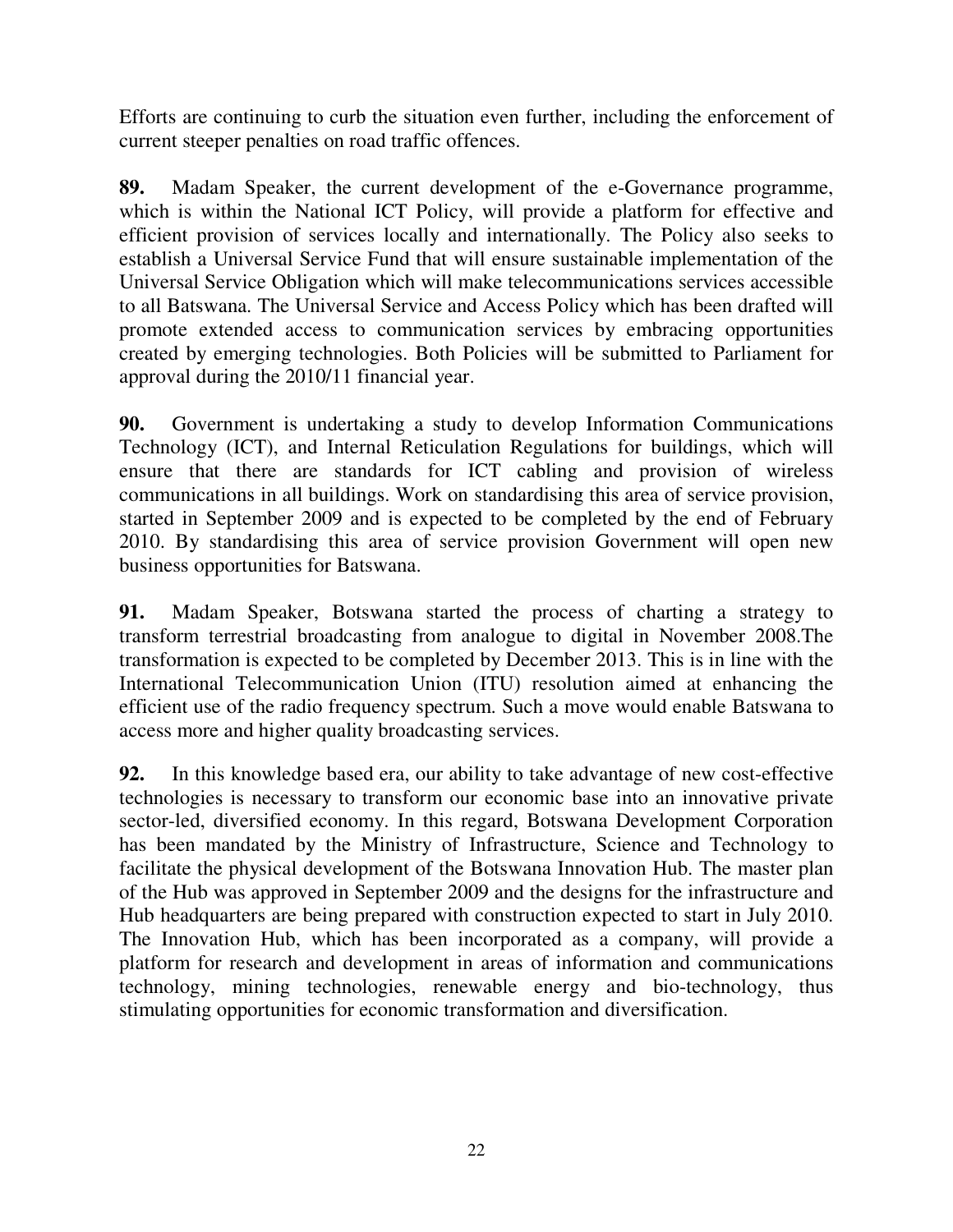# *Law, Justice and Security*

**93.** Madam Speaker, as His Excellency the President said in his 2009 State of the Nation address, crime in general had declined over time, but violent crime remains a concern. This has a negative impact on the ability to attract foreign direct investment for economic growth. The initiatives undertaken to ensure public safety, during the financial year 2009/10 included; strengthening of police crime intelligence capacity, improvement of controls along the border, and regular checks for illegal immigrants, just to mention a few. The neighbourhood watch strategies have also been put in place. This will involve recruiting volunteers to assist in combating crime. This programme will start during the 2010/11 financial year. To further address the incidences of crime in the country, Government will, with effect from April 2010, implement recommendations of the National Anti-Corruption Strategy that was approved in October 2009. The recommendations include among others, intensive training of the DCEC officers to enable them to handle major corruption cases which are also on the increase.

**94.** The introduction of the Court Record Management System (CRMS) in October 2004 and Judicial Case Management (JCM) in February 2008, to ensure that Courts are efficient has begun to bear fruit. The CRMS and JCM are now proving to be efficient systems for reducing the turn around time for cases in the courts. The backlog of cases reduced from 10 683 in February 2008 to under 3 000 in September 2009. In the Magistrates Courts, in addition to JCM, specialised Courts like Small Claims Courts and Stock Theft Courts have been added to the existing structures to speed up disposal of cases. Completion of the headquarters of the Judiciary and the Court of Appeal in Gaborone by 2011 will also alleviate the congestion and backlog currently experienced in the High Court in Lobatse and the Industrial Courts.

**95.** Following the adoption of the Financial Intelligence Act in April 2009, Government will establish a Financial Intelligence Agency under my Ministry. The primary objective of the Agency will be to receive, analyse and disseminate suspicious financial transactions to investigating authorities such as the Botswana Police Service and DCEC. Due to budgetary constraints, establishment of the Agency has been suspended until such time that resources permit.

#### *Health*

**96.** Madam Speaker, for us to improve productivity and *transform our economy*, a diligent workforce drawn from a healthy population remains an important factor. It is for this reason that Government continues to develop and improve health services. Let me inform this Honourable House of the Cabinet decision to transfer responsibility for Primary Health Care from the Ministry of Local Government to the Ministry of Health. The purpose of this change is to harmonise and strengthen the coordination of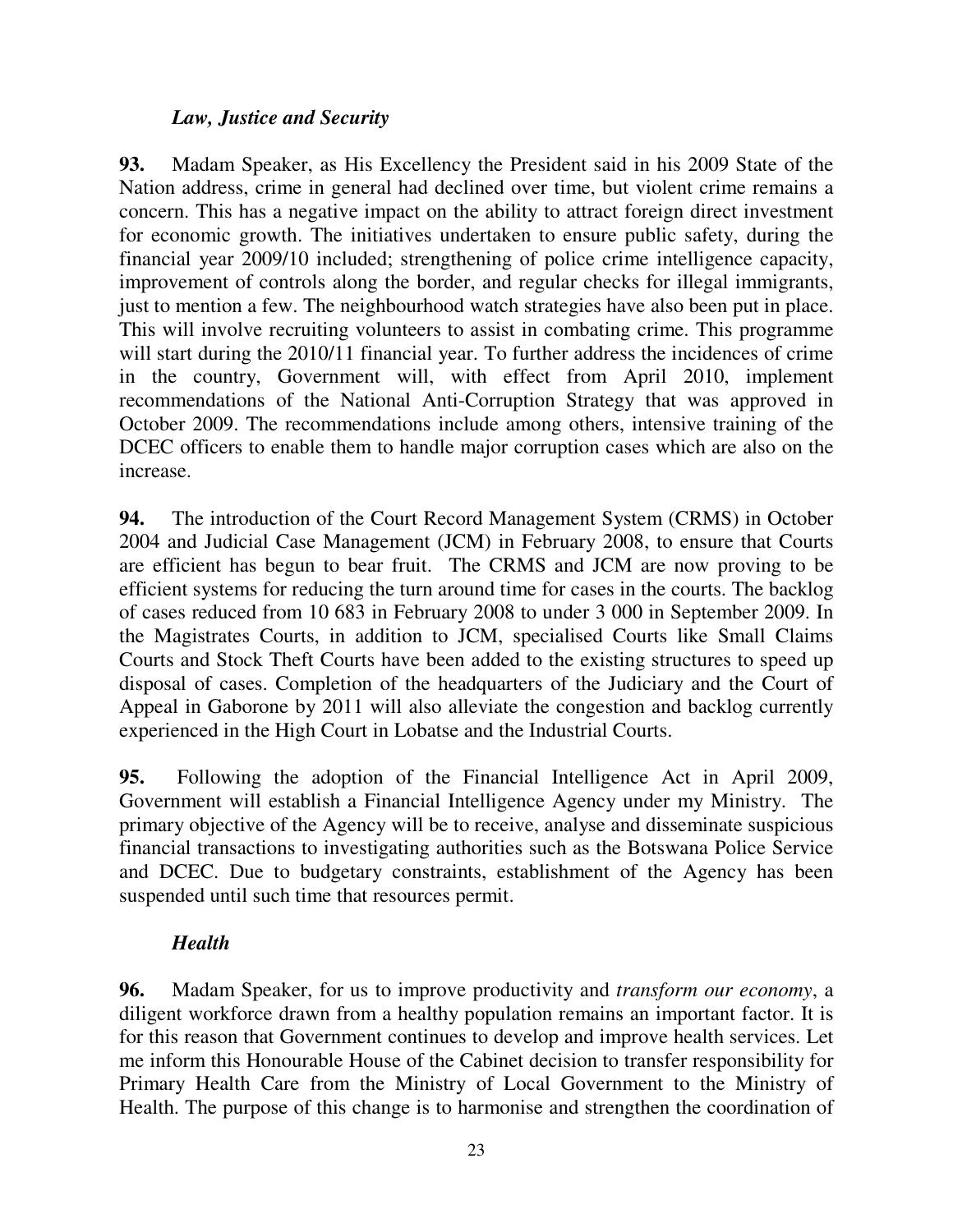health service delivery by bringing it under one authority. It is expected that this change will improve efficiency and service standards, promote equity and access to specialised services, and enhance effectiveness and quality in the provision of health care . In short Madam Speaker, this realignment is seen as a step towards establishing a comprehensive, well coordinated and sustainable health care delivery system that will result in optimum utilisation of the scarce resources. Notwithstanding these efforts, the health sector continues to face challenges of; availability of drugs, staff shortages, and increased incidences of cervical cancer and tuberculosis as well as HIV/AIDS.

**97.** However, Botswana continues its resolve and actions in the war against the HIV and AIDS epidemic. We have one of the best Prevention of Mother to Child Treatment (PMTCT) programme in Africa, where 96 percent of babies born under the programme are HIV negative. Of those eligible for ARV treatment, 86 percent were enrolled in the programme as at end of September 2009.

**98.** There is also hope for the younger generation where infection rates seem to be relatively low as shown by the Botswana AIDS Impact Survey (BAIS III) results of 2008. The Survey indicated that, the prevalence rate for the 15-24 year old reduced from 15 percent in 2004 to 8 percent in 2008. These figures give us hope and encourage us to continue the war against the epidemic.

**99.** Madam Speaker, a study to identify long term financing options for the response to HIV and AIDS has been commissioned and is expected to be completed by the end of May 2010. The results of the study are expected to assist in the required *transformation* of the national response and financing from 2010 and beyond. In addition, a partnership framework with the USA Government is being developed and expected to be completed by February 2010. The framework is expected to assist in channelling all the support from our various development partners to priority areas and ensure long term sustainability.

**100.** Government has started outsourcing some of the HIV/AIDS interventions through increased engagement of the Private Sector and Civil Society Organisations. Through the Botswana National HIV and AIDS Prevention Support Project, launched in July 2009, the capacity of Civil Society Organisations will be augmented to deliver and scale up prevention interventions, initially under Phase I districts namely Kweneng East, Goodhope, South East, Selebi Phikwe and Francistown during 2010/11 and 2011/12. Phase II will cover the whole country based on experience gained from implementing Phase I.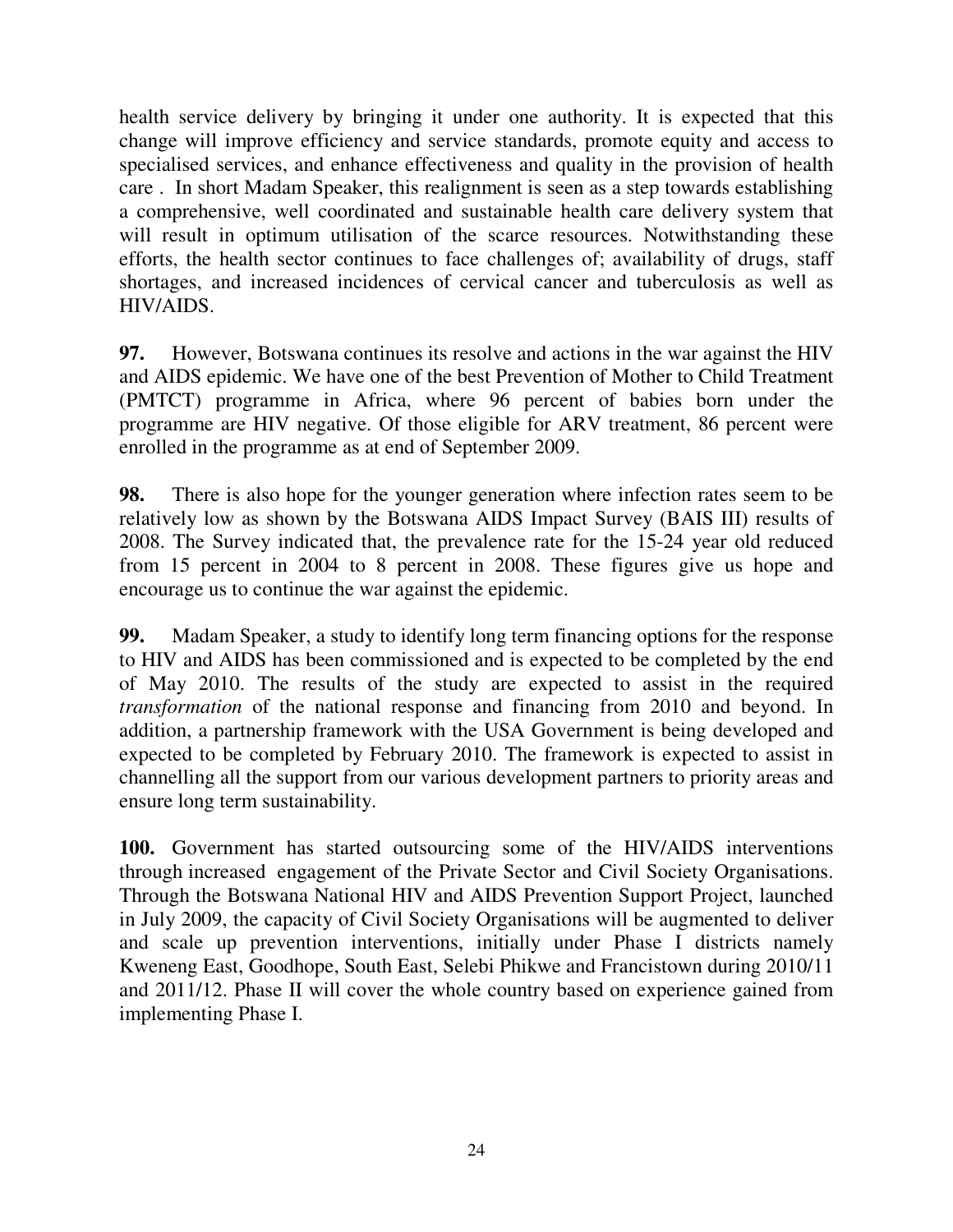## *Social Services*

**101.** Madam Speaker, Government continues to provide support to those who cannot afford basic necessities of life. This is in line with both Vision 2016 and His Excellency the President's notion of the '5Ds' of; Dignity, Discipline, Democracy, Development and Delivery. The first  $D'$  – Dignity – relates directly to provision of support for the needy and vulnerable members of society. To this end, different categories of vulnerable groups such as old age pensioners, destitute persons, orphans and vulnerable children, and home based care patients, continue to be provided with both material and psychosocial support.

**102.** As at the end of October 2009, there were 90 639 registered old age pensioners, 3 005 World War Veterans or their dependants, 3 557 registered Community Home Based Care patients, 42 381 registered destitute persons and 46 833 registered orphans who have access to food, education, and other basic necessities.

**103.** The increasing number of beneficiaries is economically unsustainable and has led Government to embark on a review of the National Policy on Destitute Persons in August 2008. Currently, an assessment is being carried out to ensure that only eligible persons benefit from the Destitution Programme. The aim of the review is to put more emphasis on rehabilitation as a people-centred development programme. To this end, Government is working hard to rehabilitate destitute persons so that they exit from the Destitute Programme. Out of the 7 540 destitute beneficiaries targeted for rehabilitation, 956 have already been enrolled in income generating projects that range from bead work, to laundry, shoe repair and basketry.

# *Local Authorities*

**104.** Madam Speaker, Government continues to look for innovative ways of bringing services closer to the people through local authorities. To this end, Government is formulating a comprehensive Decentralisation Policy through a consultancy which started in March 2009 and is expected to be completed in March 2010. The Policy will provide guidance for the establishment of Sub-Districts, Service Centres and Administrative Authorities to facilitate provision of services to the public. Currently, arrangements have been made for services such as; registration of welfare beneficiaries, application for licences, application for water connections, and payment of bills to be provided at Administrative Authorities in Maun, Molepolole, Kanye and Serowe. Similar arrangements will be made in Gaborone, Francistown and major districts by April 2010.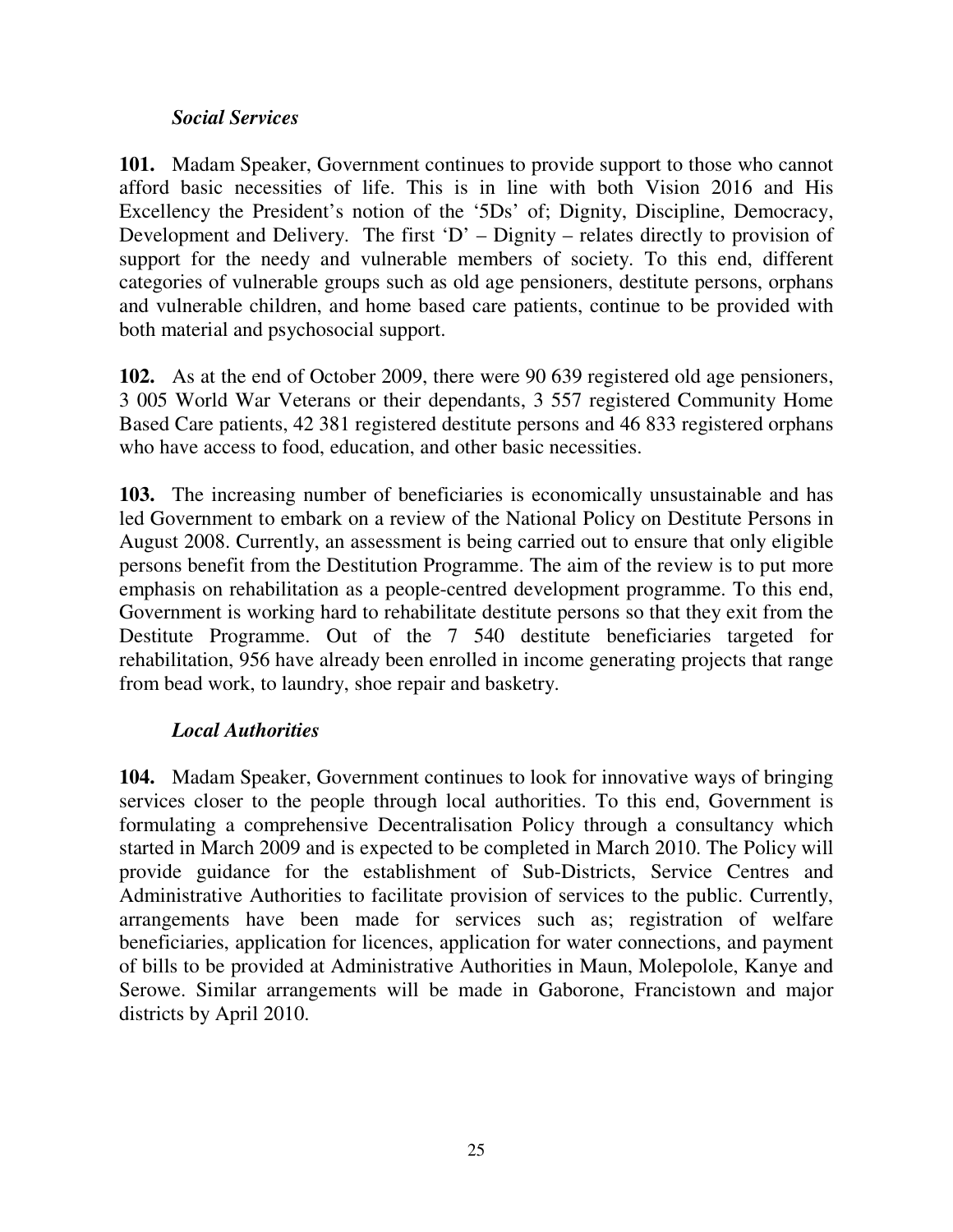# *Lands and Housing*

**105.** Madam Speaker, land is a key factor in the transformation of business ideas into investment opportunities that lead to economic growth. The 2009 Budget Speech highlighted shortage of serviced land and speedy allocation of land as major constraints to investment in the economy. To address these challenges, land servicing is ongoing with a total of 605 plots serviced in Kasane since April 2009. A further 9 763 plots are currently being serviced in Gaborone (Tsholofelo area), Jwaneng (Unit 8), Lobatse (Airstrip plantation) and Francistown (Gerald Estates). The land servicing programme is also being extended to rural centres with the designs currently ongoing for Metsimotlhabe (Block 4) and Palapye (Extension 11). Land servicing in all these areas is expected to be completed in 2010. Extension of this programme to rural centres is expected to impact positively on investment opportunities for rural areas and also enhance the country's global competitiveness.

**106.** To facilitate speedy allocation of land to investors, about 270 000 hectares of land as well as eight concession areas were reserved for Ministries of Trade and Industry, Environment, Wildlife and Tourism as well as Agriculture. Acquisition of land will also continue through negotiations with owners of land around towns. Government is also in the process of acquiring 5 570 hectares of tribal land for incorporation into Gaborone.

**107.** To augment these initiatives through the private sector, land servicing will continue to be funded by Government only where there are no opportunities for private sector participation. The private sector will also be allowed opportunity to provide housing in areas where it has competitive advantage whilst Government will provide support in areas that are not attractive to the private sector, particularly the rural and remote areas. These initiatives are aimed at promoting citizen empowerment through local out-sourcing as well as promoting the private sector as an engine of economic growth.

# **V. 2008/2009 BUDGET OUTTURN**

**108.** Madam Speaker, I now turn to matters related to the Government budget. The budget outturn for the 2008/09 financial year was an overall deficit of P4.696 billion, compared to the estimated deficit of P7.121 billion in the revised budget estimates. The recurrent budget was under spent by P107 million, while the development budget was under spent by P1.464 billion mainly due to implementation capacity constraints.

**109.** Total revenue and grants amounted to P30.455 billion, which is higher than the estimated P29.681 billion in the revised estimates. This represents an increase of P774 million or 2.6 percent. Mineral revenue amounted to P10.182 billion. Mineral revenue was lower than revised budget of P10.860 billion mainly due to a decline in diamond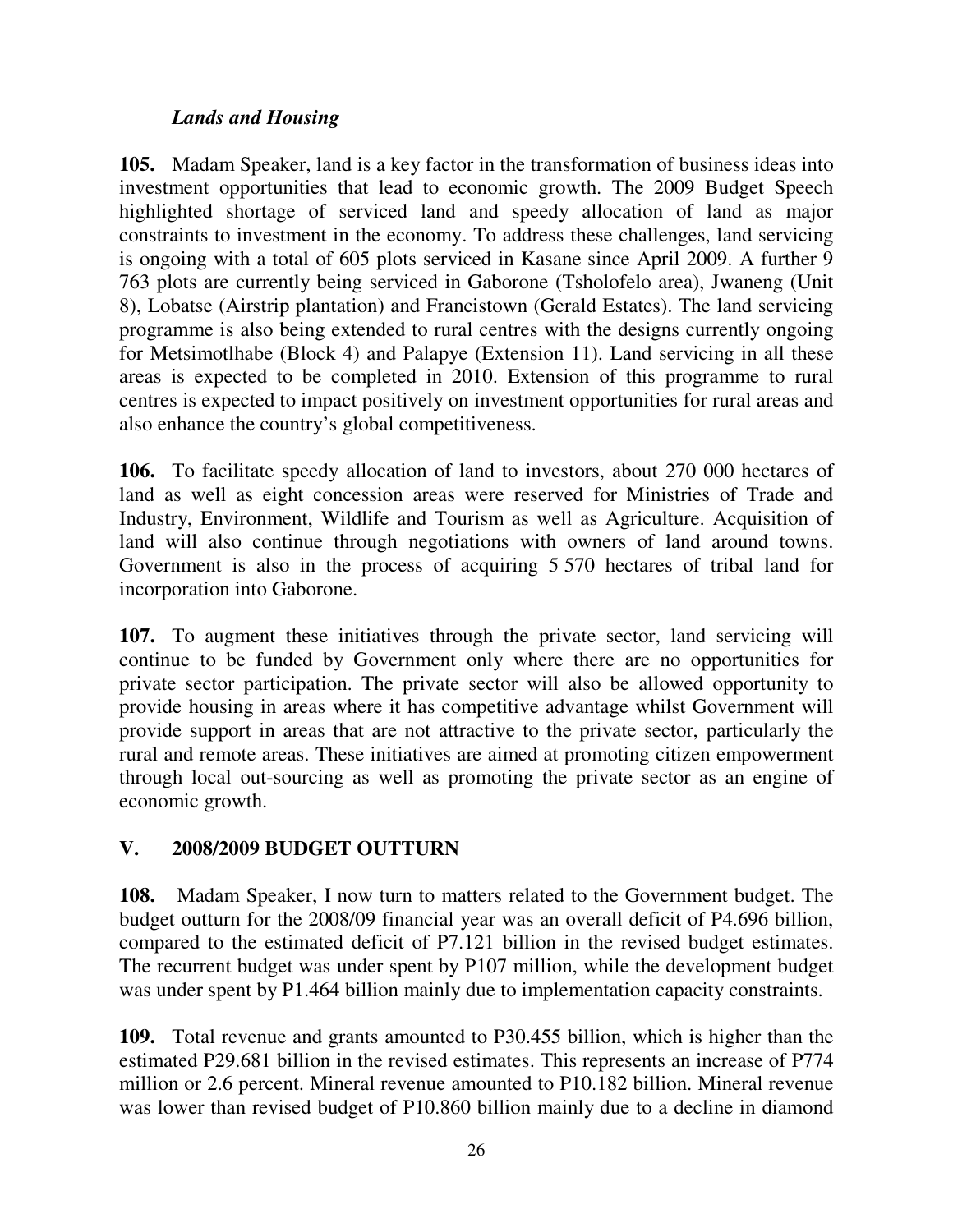sales occasioned by the world financial and economic crisis. However, there was a substantial increase in grants from P405 million to P623 million due to some unanticipated draw-downs during the year. Customs and Excise at P7.750 billion was 6.6 percent below the revised budget while VAT recorded P4.377 billion, which was 48.9 percent above the revised budget as a result of increased collections by Botswana Unified Revenue Service. Non-mineral income taxes at P4.609 billion were 9 percent above the revised budget.

**110.** Total expenditure and net lending in 2008/09 amounted to P35.151 billion compared to P36.802 billion in the revised budget, representing an under spending of P1.651 billion or about 4.5 percent. Out of this total, recurrent expenditure amounted to P23.889 billion compared to P23.997 billion in the revised estimates representing an under spending of P107 million. Development expenditure recorded P11.458 billion which was an under expenditure of 11.3 percent of the revised budget of P12.922 billion.

# **VI. 2009/2010 REVISED BUDGET ESTIMATES**

**111.** Madam Speaker, because of the expected negative effects of the economic crisis, the 2009/10 budget forecast a deficit of P13.39 billion which was approximately 14 percent of forecast GDP. Under a normal budgeting environment, it would not be considered prudent to allow a deficit of this magnitude. The deficit was however, allowed as a stimulus to mitigate the effects of the economic downturn on our development objectives.

**112.** Besides allowing for such a substantial deficit, there was commitment by Government to continuously assess the situation and adjust Government spending accordingly. In this regard, during the course of the year, Government introduced some cost-cutting measures which included among others, cutting the development budget by 5 percent and the recurrent budget by 7 percent across the board. Additional expenditure was however, approved by Parliament in December 2009. The largest additions to the recurrent budget were for the Ministries of State President (P87.8 million), Communications, Science and Technology (P57.3 million), Lands and Housing (P44.7 million), Health (P43.3 million) and Agriculture (P40 million). These additional expenditures and the budget cuts effected during the year resulted in the 2009/10 revised recurrent expenditure budget of P26.378 billion, representing a decrease of P979 million from the original budget. In addition, a P570 million shareholder loan to De Beers is included in Net Lending.

**113.** As a result of the December 2009 supplementary expenditure estimates, the development budget recorded a net increase of P3.887 billion, to give a revised budget of P14.445 billion. The additions were made up of P1.61 billion for Local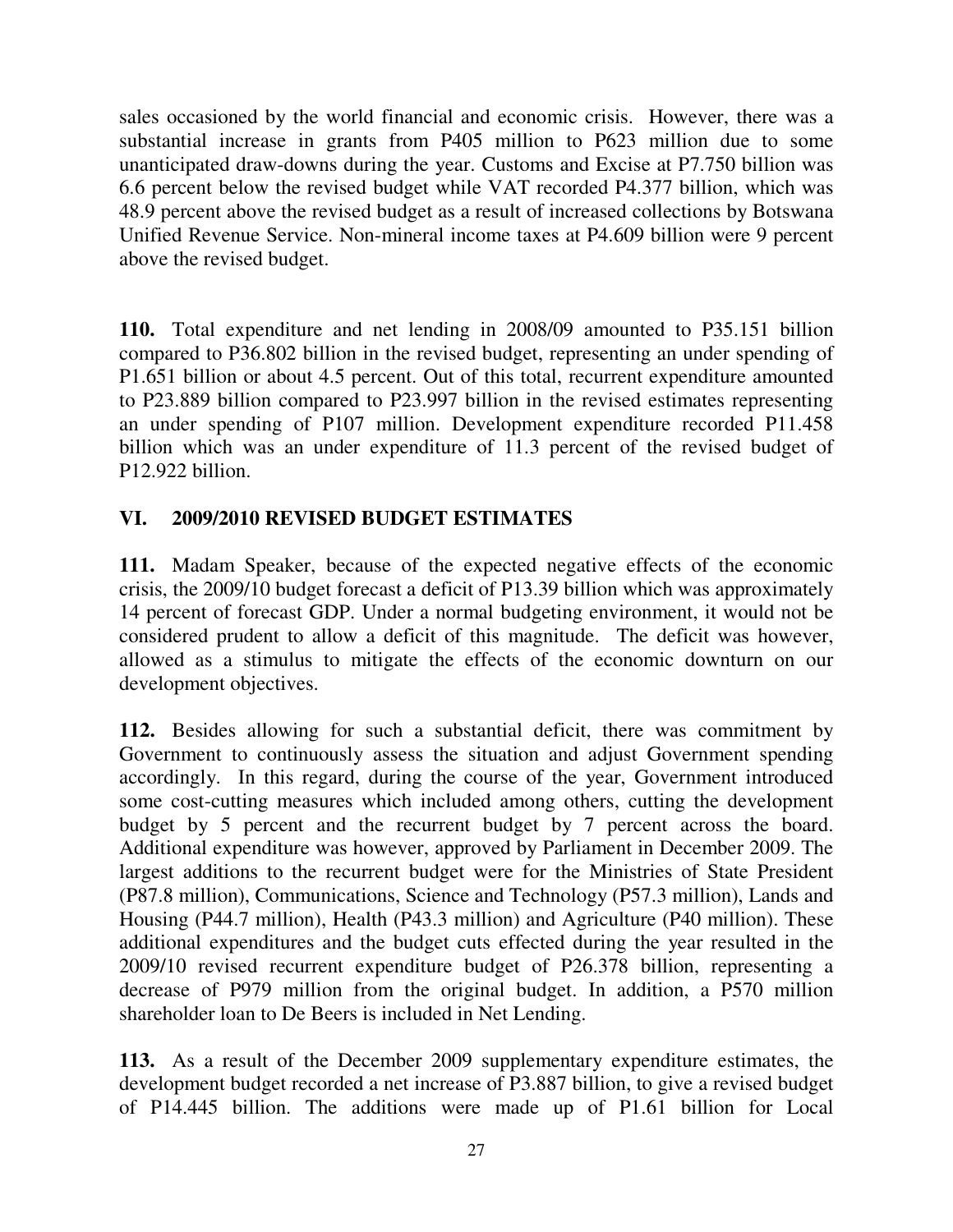Government, P1.13 billion for Works and Transport, P580 million for State President, Education and Skills Development (P438 million), Environment Wildlife and Tourism (P155 million), Minerals Energy and Water Resources (P155 million), Agriculture (P147 million), Labour and Home Affairs (P118 million), Administration of Justice (P68 million) and Ministry of Finance and Development Planning (P50 million).

**114.** The 2009/10 revised total expenditure and net lending is P41.265 billion representing an increase of P3.478 billion from the P37.787 billion in the original budget. The overall revised budget outturn is a deficit of P13.483 billion which is 0.7 percent higher than the original budget deficit of P13.394 billion. This revised budget deficit is 15.1 percent of the revised 2009/10 forecast GDP of P89.05 billion.

**115.** Madam Speaker, to partly finance the deficit, Government negotiated with development partners where favourable financing was available. In this regard, we secured a budget support loan of USD1.5 billion from the African Development Bank (ADB) out of which USD1 billion or approximately P6.6 billion has already been disbursed. Government's accumulated balances and the ongoing domestic bond issuance programme are also being used to partly finance the deficit.

**116.** Madam Speaker, allow me to reiterate what we said when we presented the supplementary budget estimates last year. We have observed that there was a general problem in budgeting and financial management during the 2009/10 financial year, across most Ministries. This is evidenced by factors ranging from cost-overruns caused by inadequate budgeting, award of tenders without enough funds, change of scope of projects without authority for additional funds and transferring of funds between expenditure heads without re-prioritising. My Ministry will therefore be instituting measures to deal with these. Included in the changes will be an amendment of the Guidelines under the dispensation to grant authority to Accounting Officers to approve funding for projects which cost P10 million or less, to completely exclude the approval of Project Memoranda on consultancies and computerisation. The approval of these will henceforth revert to my Ministry.

**117.** We will also tighten controls in the Government Accounting and Budgeting System to ensure that funds are not warranted or spent against votes with no or inadequate funds; or funds are not moved from one vote to the other without the requisite approval. In addition, Section 39 of the Finance and Audit Act calls for the surcharge of public officers who cause Government nugatory expenditure. Henceforth, any officer who violates the Act will be surcharged. At the same time, project appraisal will be tightened to make it more robust to ensure that only projects with the highest potential added value are approved under the Domestic Development Fund, and that any subsequent project changes do not change the favourable net appraisal of the project.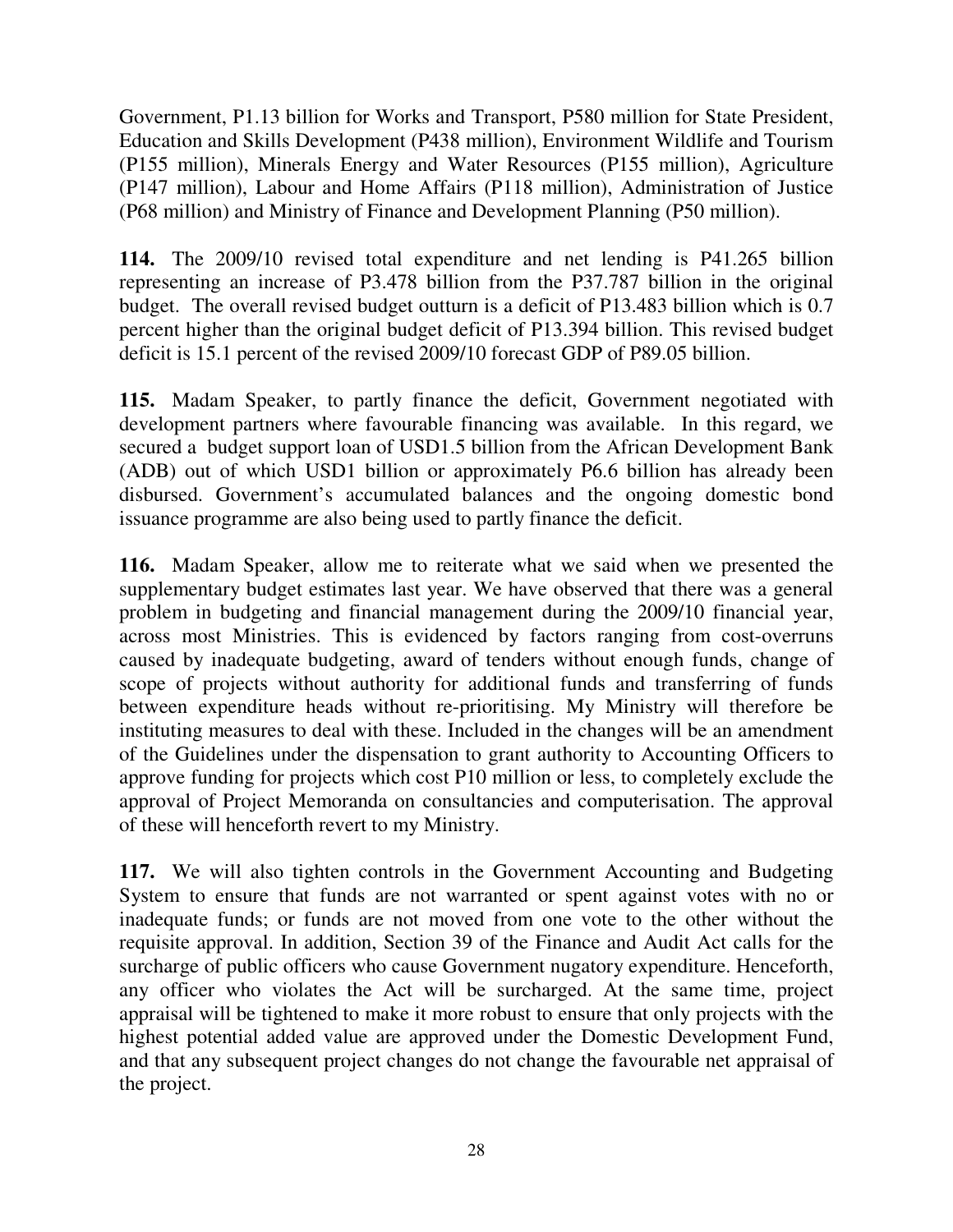## **VII. 2010/2011 BUDGET PROPOSALS**

**118.** Madam Speaker, I will now present the budget estimates for the 2010/11 financial year. The preparation of the 2010/11 budget was guided by the National Development Plan 10.

**119.** The commitment to restoring sustainability in our public finances over the medium term, is critical if Government is to maintain its credibility with those who will be asked to finance the deficit, namely domestic and international lenders, and with international investors who are considering investment in the country. If there is any hint that Government is running a cumulative deficit that cannot be financed comfortably over the medium term, then the cost of financing in the form of interest payments, which become a first call on Government's spending, would rise substantially. This, in turn, would mean that both recurrent and development budgets have to be trimmed to pay the higher interest costs. Furthermore, major infrastructure projects such as electricity, tertiary education, and water, would become prohibitively expensive to finance.

#### *Revenues and Grants*

**120.** The largest revenue source is Non-mineral income tax at 24.4 percent of the total. The second largest contributor is Mineral revenue at 23.9 percent, while Customs and Excise revenue is third at 18.9 percent. Forecast mineral revenue is greater than in the revised budget for the current financial year, but is considerably less than in 2008/09 due to the anticipated slow recovery of the world diamond market. Mineral revenues are not expected to return to the pre-recession levels in real terms until 2012/13. Non-mineral income taxes are expected to grow, in part because of the sustained real growth in the non-mineral sectors of the economy. The Customs revenue for 2010/11 will be significantly less than in recent years because of the decline in the Southern African Customs Union revenue pool, arising from a significant drop in high duty imports. The reduction for 2010/11 is compounded by the fact that distributions from the SACU revenue pool did not anticipate as sharp a decline in the pool, resulting in overpayments to member states, which must be repaid to the pool in the coming financial year.

**121.** Madam Speaker, in order to achieve the total revenues noted above, a number of adjustments will be required. Several fees and levies that have not kept up with the costs of providing the associated services will be adjusted accordingly. The requirement that commercial parastatals pay 25 percent of their profits to Government will be strictly enforced. Finally, I propose to increase the Value Added Tax rate from 10 to 12 percent, effective  $1<sup>st</sup>$  April 2010 and to raise the threshold for VAT registration from P250 000 to P500 000.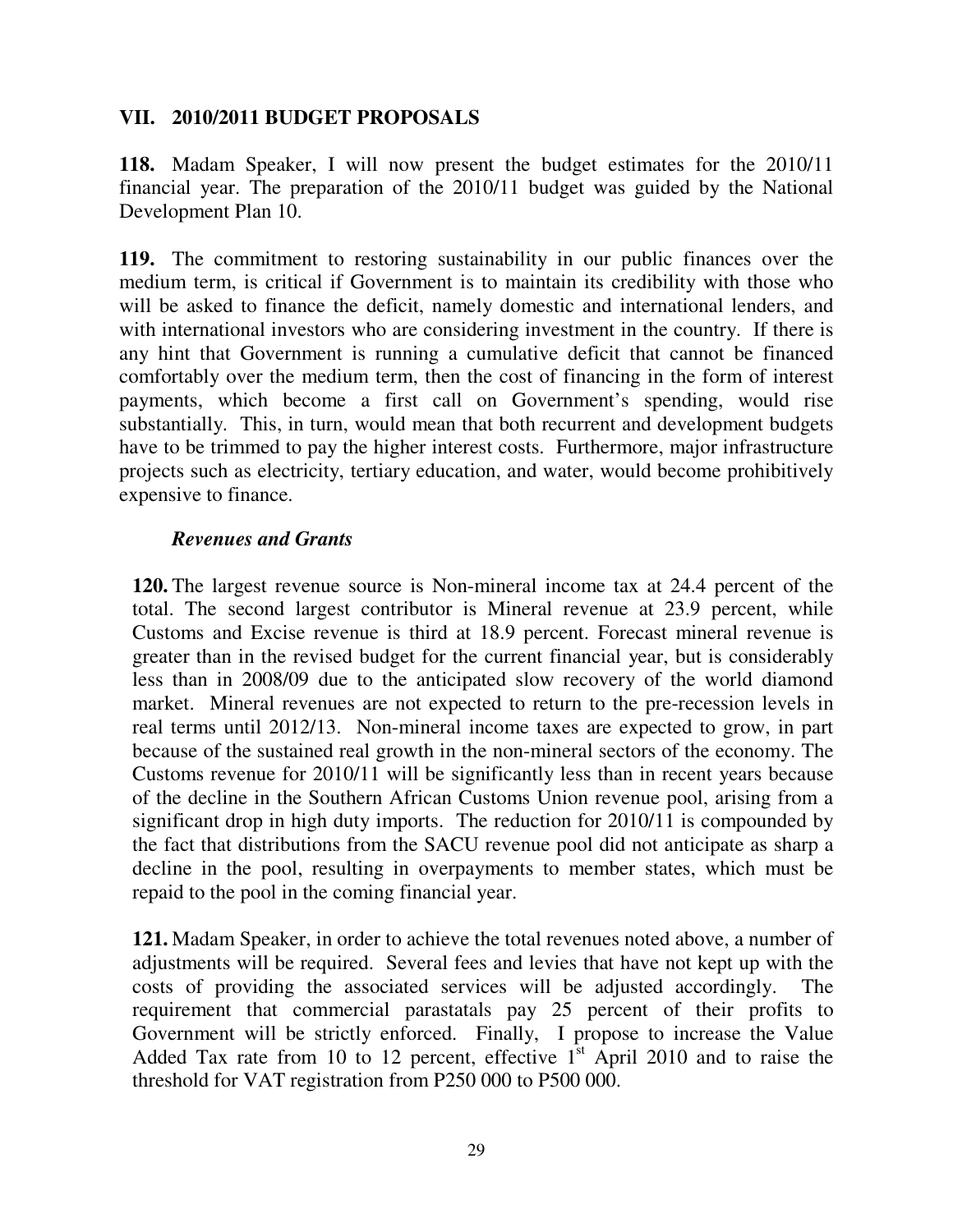**122.** I will also be tabling a proposal concerning the company taxes. The current system of a company tax rate of 15 percent plus a 10 percent additional company tax rate is unnecessarily complicated as it requires companies to keep track of two types of taxes as well as the amount of the additional company tax that has not been off-set against the 15 percent withholding tax on dividends. I propose to abolish the twotier corporate tax system, effective  $1<sup>st</sup>$  July 2010, to be replaced by a final company tax rate of 25 percent. Companies designated as manufacturing and IFSC registered companies will continue to be taxed at a company rate of 15 percent. I also propose that the final withholding tax on dividends paid to residents and non-residents be reduced from 15 percent to 7.5 percent. The combined effect of these proposals will be an increase in non-mineral income tax revenue of about 5 percent.

## *Recurrent Budget*

**123.** Madam Speaker, the 2010/11 recommended recurrent expenditure budget is P27. 143 billion. This represents an increase of P765 million or 2.9 percent over the 2009/10 revised budget of P26.378 billion.

**124.** Madam Speaker, the Ministry of Education and Skills Development takes the largest share of the recurrent budget at P8.3 billion, followed by Local Government (P3.9 billion), Defence, Justice and Security (P3.3 billion) and Health (P2.2 billion). These four Ministries account for 69.5 percent of the total recommended recurrent budget. Nine Ministries of Transport and Communications (P1.5 billion), Finance and Development Planning (P831 million), Agriculture (P850 million), Lands and Housing (P701 million), Minerals, Energy and Water Resources (P464 million), Trade and Industry (P700 million), Infrastructure, Science and Technology (P430 million), State President (P462 million) and Environment, Wildlife and Tourism (P425 million) account for 25.2 percent while the remaining Ministries and Departments account for 5.3 percent.

**125.** Madam Speaker, two new Ministries namely, Infrastructure, Science and Technology; and Transport and Communications, have been created following the restructuring of the then Ministries of Works and Transport, and Communications, Science and Technology. The third Ministry of Defence, Justice and Security, split from the Ministry of State President and Labour and Home Affairs.

#### *Statutory Expenditure*

**126.** In addition to the individual Ministry budgets, Government must include provision to cover payments mandated by various statutes. The budget estimate for Statutory Expenditure is P4.98 billion. The major items under this category of expenditure are Public Debt Service at P3.48 billion (repayment of loans and interest), pensions, gratuities and compensations (P1.19 billion) of which P917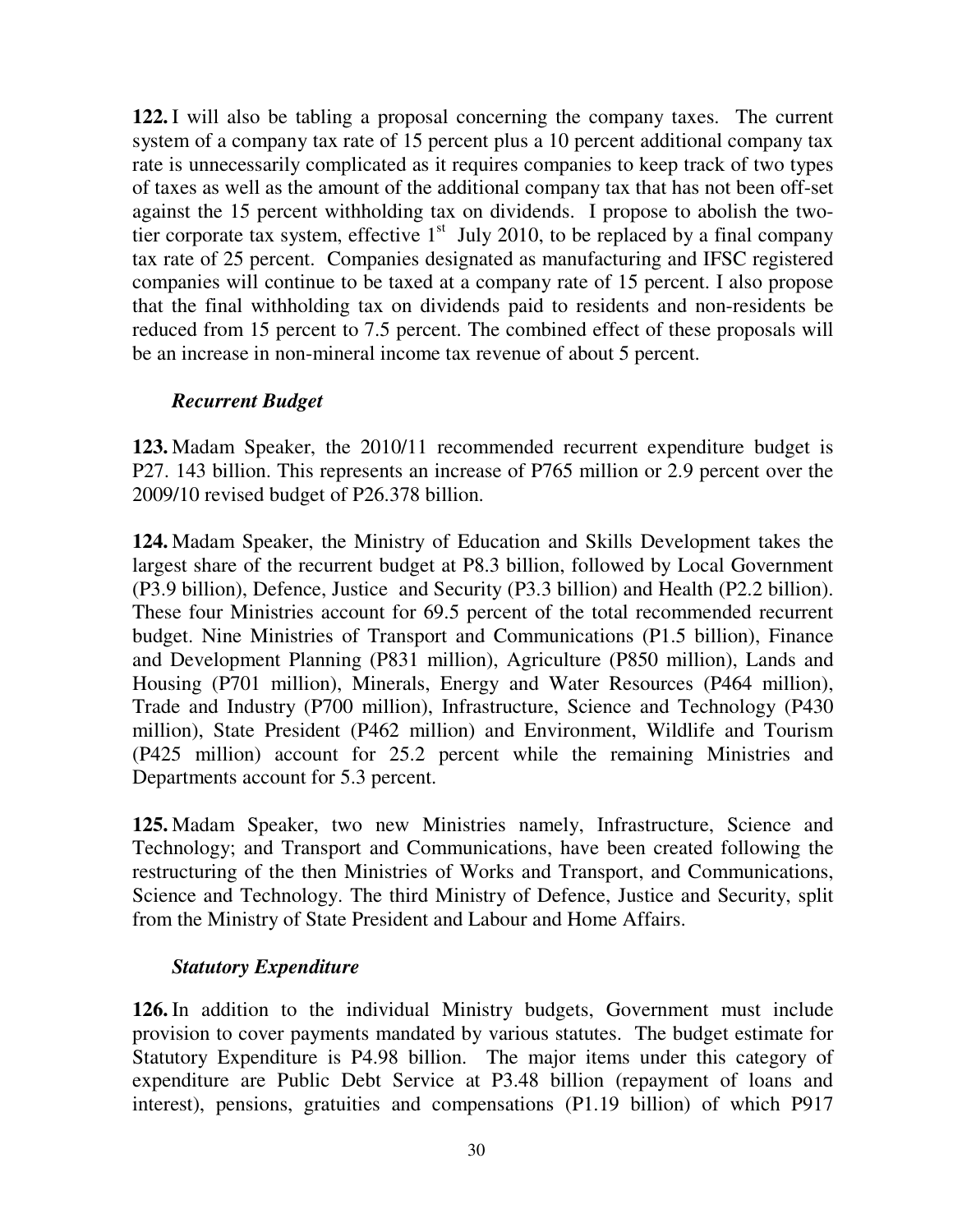million is Government's contribution to the Public Officers Pension Fund, pensions and gratuities (P275 million) and miscellaneous, statutory commitments (P277 million).

## *Development Budget*

**127.** Madam Speaker, the total recommended development budget for 2010/11 is P12.18 billion. The Ministry of Minerals, Energy and Water Resources with a budget of approximately P3.5 billion, takes the highest share at 28.7 percent of the recommended development budget. Five projects, namely, Morupule "B" Power Station at P1.4 billion, Water Planning and Development at P1.05 billion, Emergency Power at P610 million, Major Village Water Supply at P219 million and North South Carrier at P250 million account for 99 percent of the Ministry's budget. The allocation under the Water Planning and Development Project is mainly to cover the three ongoing dam projects of Thune, Lotsane and Dikgatlhong.

**128.** The second largest recommended allocation goes to the Ministry of Transport and Communications at P2.1 billion, mainly accounted for by Air Transport Infrastructure project at P693 million, Bitumen and Trunk Road project at P707 million, Botswana Telecommunications Corporation finances at P389 million. The three projects, account for 85 percent of the Ministry of Transport and Communications budget.

**129.** The Ministry with the third largest recommended budget is Local Government at P1.65 billion. Six projects, namely, Village Infrastructure (P562 million), District and Urban Roads (P338 million), Ipelegeng (P200 million), Primary Schools (P178 million), Village Water Supply (P159 million) and Urban Land Servicing (P70 million), account for 91 percent of the total Ministry's budget.

**130.** The Ministry of Education and Skills Development with a recommended budget of P1.5 billion takes the fourth largest share. The Secondary Schools construction is the largest programme, at P1.28 billion. This project accounts for 86 percent of the Ministry's budget. In particular, the allocation for the Secondary Schools project is to cover the construction of the four new senior secondary schools at Mogoditshane, Nata, Mmadinare and Shakawe.

**131.** The Ministry with the fifth largest recommended allocation is Defence, Justice and Security at P989 million, mainly accounted for by the Botswana Defence Force (P574 million), Directorate of Intelligence and Security (P200 million), and Botswana Police Service (P175.8 million).

**132.** The other Ministries/Departments share the remaining 20.3 percent of the recommended development budget.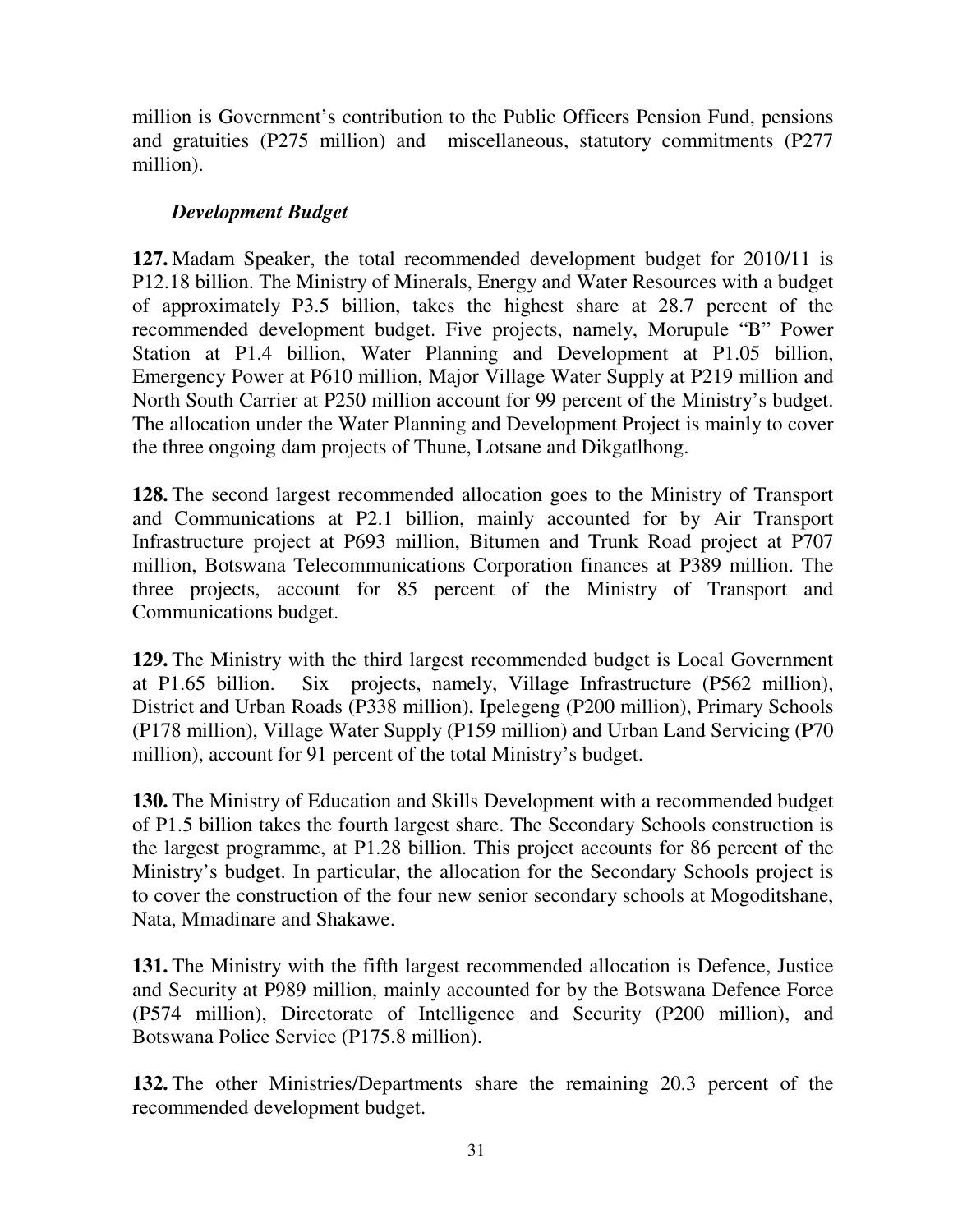## **VIII. PUBLIC SERVICE SALARIES**

**133.** Madam Speaker, the National Employment, Manpower and Incomes Council (NEMIC), whose mandate includes advising Government on remuneration of the Public Service, met on 1<sup>st</sup> February 2010 to consider a cost of living adjustment for the public sector. In making their recommendation, the Council took into account the tight budgetary outlook, as well as the need to maintain long term sustainability and jobs. Council has recommended that there be no Public Sector cost of living adjustment during the 2010/11 financial year. In light of the fact that Government's revenues have not yet recovered to pre-recession levels, while public sector employment is not contracting, Government has accepted that there will be no cost of living adjustment during the 2010/11 financial year.

**134.** The Public Service is no doubt one of the most valuable resources in driving our economy. Public servants have contributed immensely in developing this country over the years. As we continue efforts to further expand, diversify and transform this economy, the role of the public service will become more critical. To that end, Government will continually engage with the relevant public and/or other employee representatives and stakeholders in developing and putting in place ways to improve the working conditions, including salaries, of the Public Service. All these factors, as well as the budgetary outlook and affordability are taken into consideration when Government considers public sector salaries. Should the economic situation improve the adjustment of public sector salaries will be considered.

#### **IX. FISCAL LEGISLATION**

**135.** Madam Speaker, Honourable Members may recall that in the 2008 Budget Speech, my predecessor announced the intention to review the tax regime in the financial year 2008/09, in order to simplify it and improve tax compliance. The decision followed a recommendation of the Botswana Economic Advisory Council to simplify our tax system with a view to improving the investment climate and the competitiveness of the economy. That review was completed last year and is currently the subject of extensive consultations with the many stakeholders. I anticipate presenting detailed proposals to Parliament in the very near future.

# **X. OVERALL BALANCE**

**136.** Total revenues and grants for the financial year 2010/11 are forecast at P27. 077 billion, whilst total expenditure and net lending are forecast at P39. 194 billion. The net result is a budget deficit amounting to P12.118 billion which is 12.2 percent of forecast 2010/11 GDP of P99.70 billion.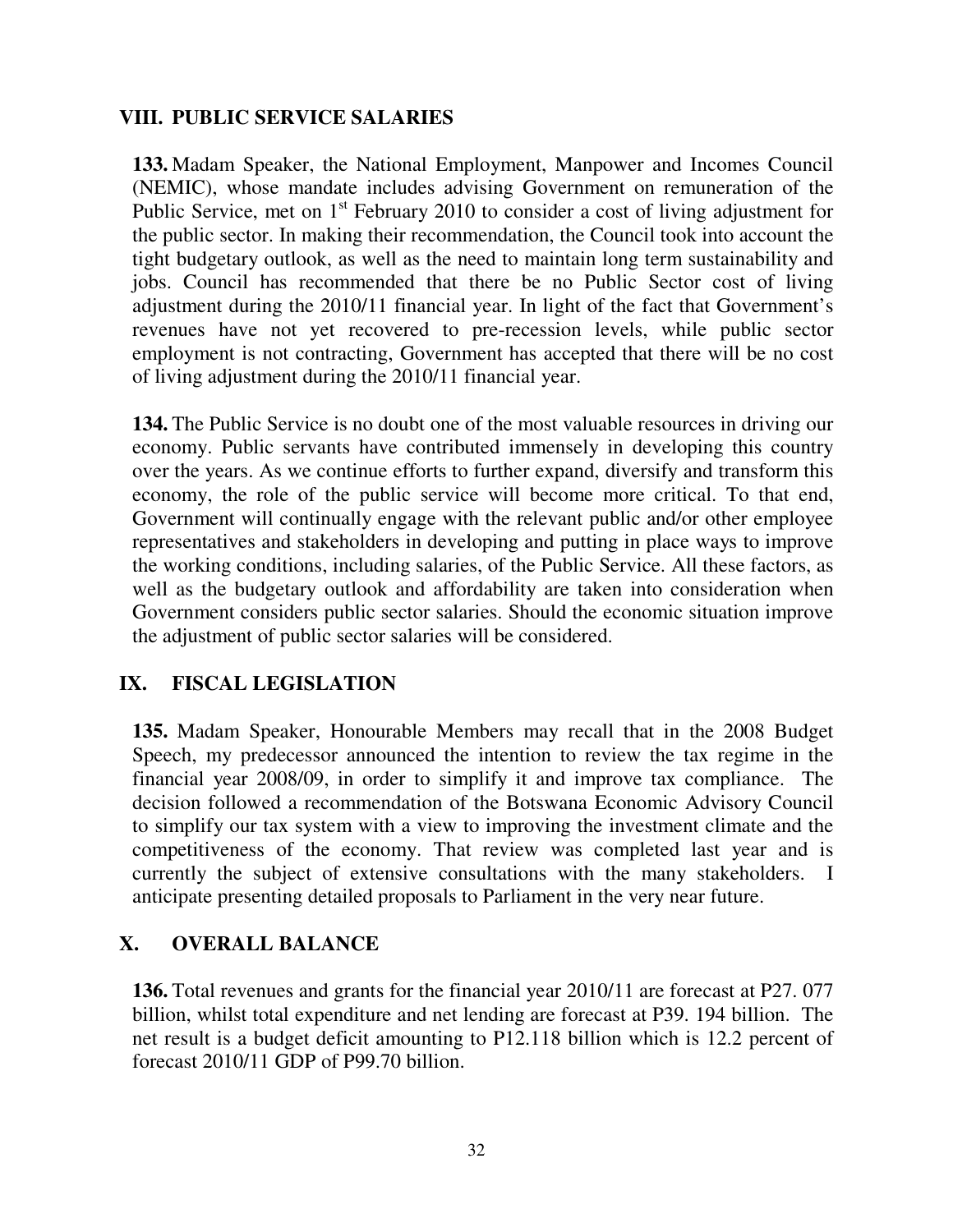**137.** The deficit will be financed by a combination of drawing down on Government's cash balances which were accumulated in surplus years, and by borrowing, largely on the domestic capital market. It will be recalled that Government embarked on a programme to develop the domestic capital market which involves issuance of bonds and shorter term treasury bills. The existence of this market will now facilitate the domestic financing of a portion of the deficits for the current and coming financial years. Details of the March 2010 bond issue, in keeping with the programme already approved by Parliament, will be announced by the Bank of Botswana shortly. An updated bond issuance programme will be prepared for consideration by Parliament in the July session.

**138.** As I alluded to in the Introduction, the budget deficits for the current financial year and 2010/11, which are the first two years of NDP 10, will together absorb most of the approved deficit for the entire NDP 10. It follows that, in order to comply with Parliament's NDP 10 mandate, adjustments must be made to ensure that there is a balanced budget for the remaining years of NDP 10. To accomplish this, Government will require a substantial reduction of expenditure in the financial years 2011/12 and 2012/13, while revenues recover over those two years, to the point that we achieve a balanced budget in 2012/13. This will restore sustainability in our public finances over the medium term. Then, in the remaining years of NDP10 a modest surplus would be run to comply with the NDP 10 mandate.

# **XI. CONCLUSION**

**139.** Madam Speaker, before concluding, let me also take this opportunity on behalf of the people and Government of Botswana, to express gratitude to our development partners for their continued support towards our development efforts. Their support in these difficult times will even be more critical than before.

**140.** The deepest global economic downturn in recent history caused an unprecedented loss of national income for Botswana. Government revenue to finance development initiatives was severely impaired, opening up a substantial budget deficit. This threatened to stall our hard earned progress towards achieving the aspirations of Vision 2016.

**141.** Our response in this budget is to lay the foundation for transformation of our economy. The transformation begins now, but will be an ongoing process. Government, for its part, is committed to a sustainable fiscal position, not burdened by excessive debt, and adhering to the macroeconomic framework of NDP 10 as approved by Parliament. The private sector will have the benefit of a stable businessfriendly economic environment, with the confidence that a burgeoning Government debt will not crowd out private sector financing.